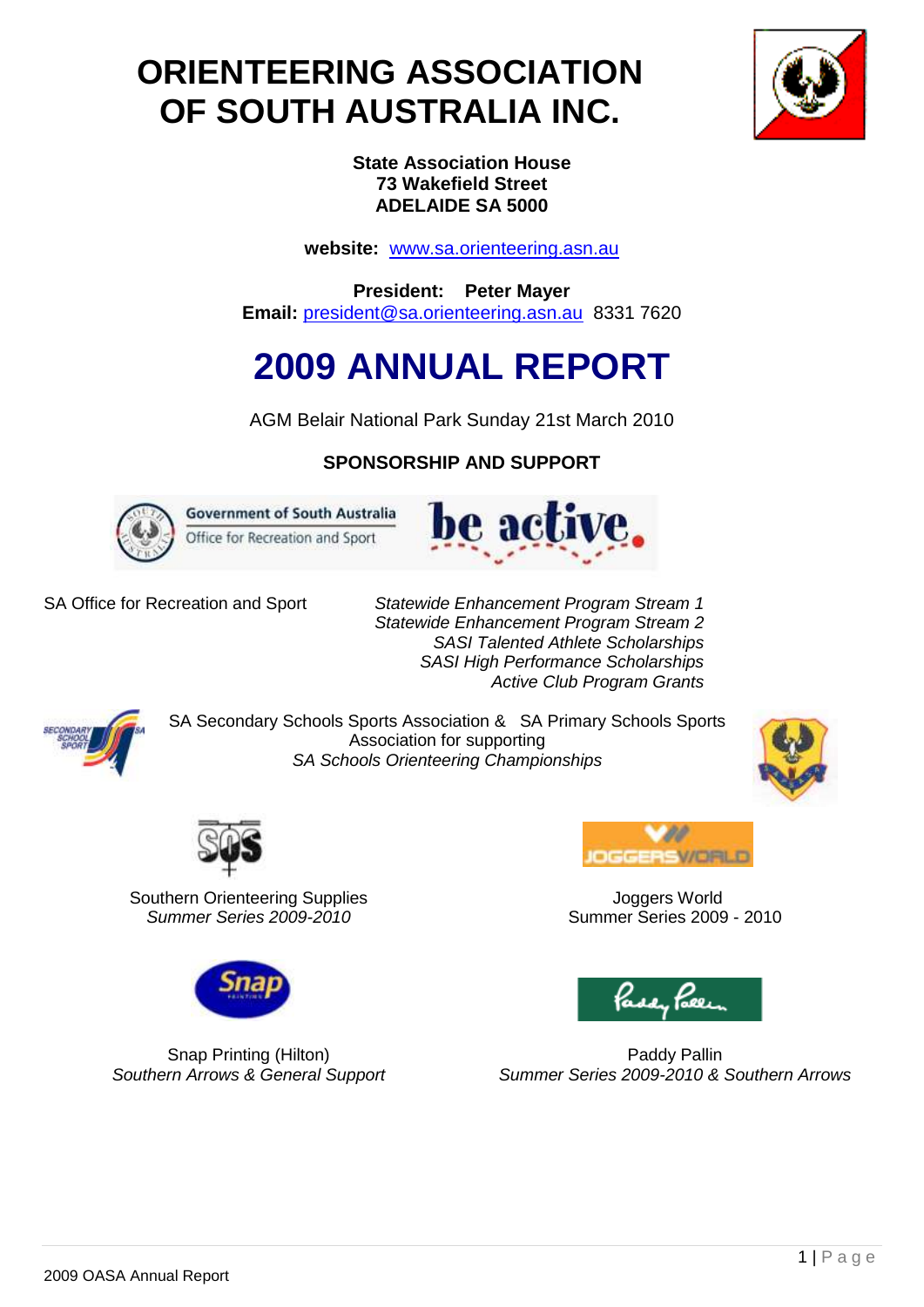## **ORIENTEERING ASSOCIATION OF SOUTH AUSTRALIA INC 2009 COUNCIL**

The Council, comprising the Management Committee and Club Delegates listed below, met on even numbered months to oversee the development and conduct of orienteering in South Australia. The Management Committee met in the odd numbered months.

**Management Committee** President Peter Mayer<br>
Secretary Contract Contract Contract Contract Contract Contract Contract Contract Contract Contract Contract Contract Contract Contract Contract Contract Contract Contract Contract Contract Contract Secretary Ken Thompson Assistant Secretary **Michelle Chamalaun**<br> **Assistant Secretary** Chamalaun<br> **Assistant Chamalaun**<br> **Assistant Chamalaun**<br> **Assistant Chamalaun**<br> **Assistant Chamalaun**<br> **Assistant Chamalaun** Technical Officer (Mapping) Technical Officer (Mapping) Senator (Jenny Casanoval Adrian Uppill<br>Technical Officer (Mapping) Technical Officer (Mapping) Technical Officer (Mapping) **Adrian Uppill**<br>
Coaching Coordinator **Adrian Craig** Coaching Coordinator The Coaching Coordinator Craig<br>
Schools Coordinator Coordinator David Tilbrook Schools Coordinator **David Tilbrook**<br>
Newsletter Editor **David Tilbrook**<br>
Michael Round Newsletter Editor Michael Rounder<br>
Publicity and Promotion Officer<br>
John Such Publicity and Promotion Officer MTBO Coordinator **Bruce Greenhalgh Club Delegates** Lincoln Orienteers<br>
Onkaparinga Hills Orienteering Club<br>
Robin Uppill and Craig Colwell Onkaparinga Hills Orienteering Club Robin Uppill and Saltbush Orienteers<br>
Saltbush Orienteers Colly Robin Liberal Collwell Ren Thompson Saltbush Orienteers Southeast Orienteers **Southeast Orienteers John Lyon** Top End Orienteers<br>Tiuringa Orienteers Wallaringa Orienteers **Victor Controllers** Jenny Casanova and Peter Cutten<br>
Yalanga Orienteers **Jenny Controllers** Doug Fotheringham and Gerry Vela

Jennie Bourne

Tintookies Orienteers **Access 19 Tintookies Orienteers** John Nieuwenhoven and Jenny Kennedy<br>
Jennie Bourne<br> **Jennie Bourne** Adrian Craig and Paul Hoopmann Doug Fotheringham and Gerry Velaitis

| <b>Other OASA positions:</b>          |
|---------------------------------------|
|                                       |
| <b>Web Coordinators:</b>              |
| <b>OA Councillor:</b>                 |
| <b>State Selection Panel:</b>         |
| Data Base & E News:                   |
| <b>School Team Manager:</b>           |
| <b>School Team &amp; Junior Coach</b> |
| <b>Southern Arrows Coach</b>          |
| <b>Junior Squad Manager</b>           |

Robin Uppill, Garry Harris, Ken Thompson & Andrew Slattery<br>Jenny Casanova<br>**OA Delegate: Casanova OA Delegate:** Peter Mayer **John Nieuwenhoven (Chair) John Lyon, Peter Mayer & David Tilbrook**<br> **AO Editorial Contact Data Base & E News:** Phil Davill **AO Editorial Contact** Claire Davill **School Team Member Protection Information Officer:** Bec' Hatcher John Nieuwenhoven **Southern Arrows Manager:** Jenny Casanova **Southern Arrows Manager:** Jenny Casano<br> **Sub-Junior Coach:** Bec' Hatcher **Susanne Casanova Sub-Junior Coach:** Phil' Hazell

# **2009 MEMBERSHIP STATISTICS**

ORIENTEERING ASSOCIATION OF SOUTH AUSTRALIA Inc. **2009 MEMBERSHIP STATISTICS** 

|           |         |                                     |             |                                  |        | add      | add         |          |
|-----------|---------|-------------------------------------|-------------|----------------------------------|--------|----------|-------------|----------|
|           | 2009    | 2009                                | 2009        | 2009                             | 2009   | 2009     | School nos* | cf. 2008 |
| Club      | m/ships | people reg'd                        | Family      | Senior                           | Junior | School** | (estimate)  | m/ships  |
| п         | 22      | 45 $(2+43R^*)$ 15 $(1+14R)$         |             | $7(1+6R)$                        | 0      | 0        |             | 23       |
| OH        | 32      | 70                                  | 19          | 11                               |        |          |             | 32       |
| <b>SB</b> | 23      | $60 (8+47R)$                        | $18(2+16R)$ | 5(5R)                            |        |          |             | 23       |
| TE        | 46      | 110 (32+78R 25(9+16R)               |             | $21(5+16R)$                      |        |          | 0           | 39       |
| TJ        | 22      | 34                                  |             | 10                               |        |          | 270         | 21       |
| TT        | 44      | 82                                  | 14          | 26                               |        |          | 210         | 47       |
| <b>WA</b> | 18      | 30                                  |             | 10                               |        |          | 0           | 19       |
| YA        | 21      | 45                                  | 10          | 9                                |        |          | 120         | 22       |
| 2009      | 228     | 261(93+168F117 (71+46R) 99 (72+27R) |             |                                  | 6      | 6        | 600         | 226      |
| cf. 2008  | 231     | 498                                 |             | 120 (73+47R 96 (68+28R) 5 (4+1R) |        | 10       |             |          |

\* R is remote membership - counted as fraction of whole membership by OA

\*\* School not counted for membership nos and no assessment of no of people registered included in Membership Table

Summary: 2008 OASA membership

 $71 F + 72 S + 6 J = 149$  memberships 46 RF + 27 RS = 73 remote memberships plus 6 School memberships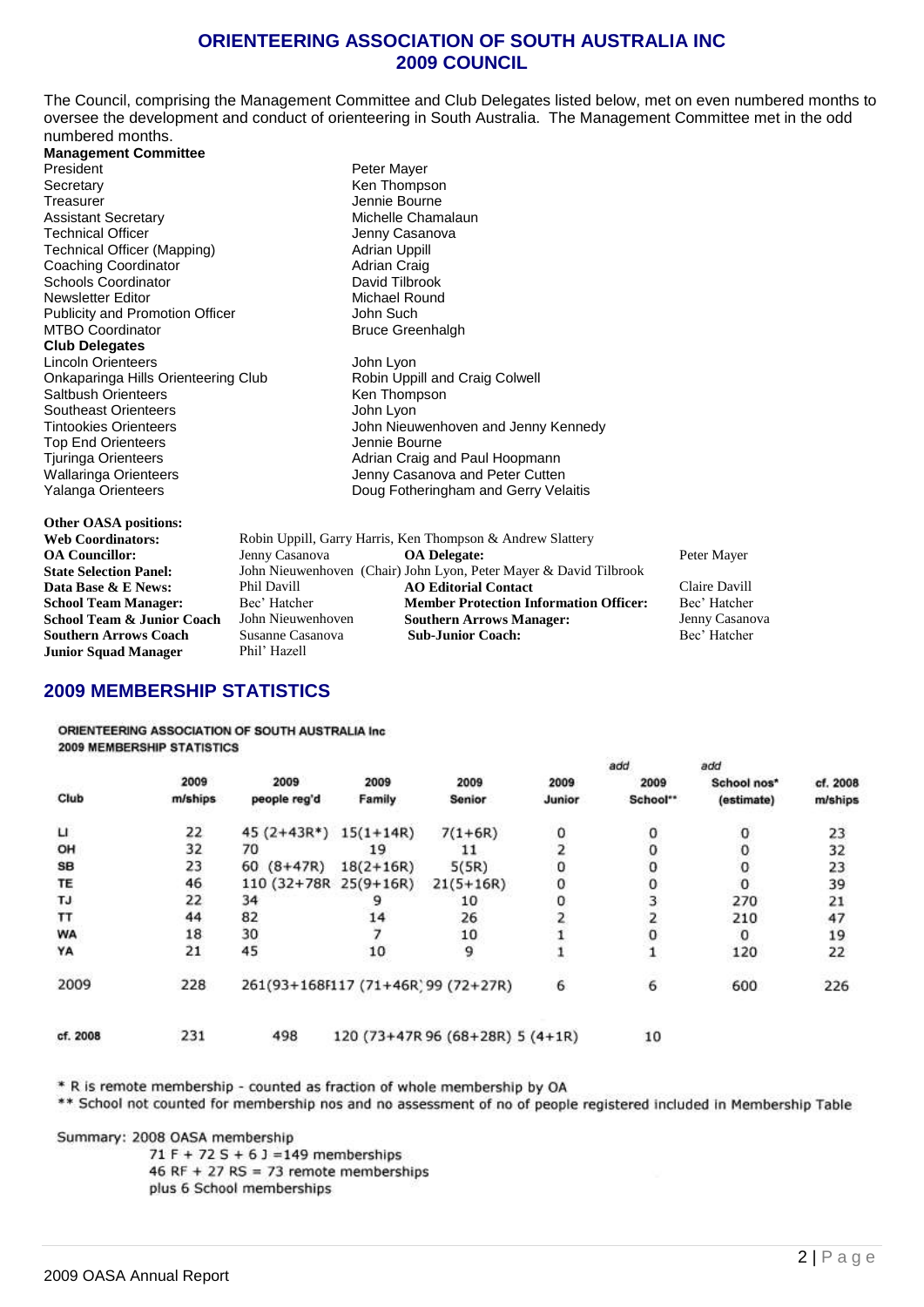# **PRESIDENT'S REPORT 2009**

Orienteering is lucky to have so many volunteers that allow us to enjoy our sport and to share it with many newcomers. We have moved forward with Street and Park, Sprint and Middle Distance events as well as the traditional Classic and Night events. Our mountain Bike Orienteering events are growing with over half the competitors coming from outside the regular orienteering ranks.

We are grateful for the ongoing financial support from the Office of Recreation and Sport which helps with ongoing promotion and development of our sport.

Our clubs do a great job mapping, planning and organising events throughout the main season, while the junior squad together with a number of younger senior members organise the very popular Summer Series events. Thanks to Ken Thompson providing overall coordination, Phil Hazell for arranging the roster for the first time and to Robin Uppill and Barry Wheeler for having oversight of each event. Most of you help at club level so you know how much work it is just to put on one good event.

This time I especially want to acknowledge the extra work put in by some members through OASA to coordinate our sport for SA and NT. Orienteering has a similar range of responsibilities at State level as other much larger sports that have a team of full time administrators to do this work.

Our government support is earned through careful preparation of funding applications supported by strategic plans and financial reports. Special thanks to Ken Thompson and Jennie Bourne.

Without insurance we could not get access to orienteering areas and in recent years many organisations have had difficulties getting cover at reasonable premiums. The attention to detail of our OASA technical officers over the years have given us comprehensive procedures that Insurers are happy to cover. Special thanks to Jenny Casanova and Robin Uppill.

A separate team has volunteered to coordinate planning for the Australian Championships to be held here in 2010. Through thorough early planning with clear timelines we can confidently promote an exciting carnival starting 25th September 2010. Special thanks to Peter Cutten, Peter Kreminski, Jenny Casanova and all the 2010 Committee.

Our schools promotion program gives thousands of children the chance to experience orienteering and for hundreds to participate in the Schools Champs.

It is critical to the recruitment of new young members and their families as well as for the recognition of Orienteering as a healthy sport for all. Thanks to David Tilbrook and his willing helpers. It would be great if more orienteers could help with running small introductory events for schools. It is very rewarding if you have the time.

Our Junior Squad has an encouraging number of new young members this year who are training hard in anticipation of our "home final" this year. With the spirit of this team I am sure they will recruit more members to also strengthen their senior ranks. John Nieuwenhoven, Phil and Anna Hazel can be proud of the progress of this squad.

I would also like to thank Adrian Craig for the many years he has contributed as coaching coordinator as he will not be seeking re-election in 2010. This has included organising the training and accreditation of coaches, organising and being directly involved in running numerous coaching and training events, ensuring that there are duty coaches in place at all events and being an active member of the OASA management committee.

At the elite level many of our top young orienteers have moved interstate or overseas. However, they still call SA home and are proud members of the Southern Arrows. The Senior Men were equal 2<sup>nd</sup> with ACT in the Silva National Orienteering League (NOL) while the Senior Women came  $4<sup>th</sup>$ . Simon Uppill was  $2<sup>nd</sup>$  individual in NOL. At the Australian Long Distance Championships both Simon Uppill and Vanessa Round came second in the M/W Elite classes.

Orienteering prides itself in being a sport for all, with strong participation across all age and gender classes from 10 to 80 years whether walking or running. However it is still great to see our fittest members succeeding at the highest level.

I hope that in the light of the Crawford Report our government will recognise the need to fund development of participation sports rather than spectator sports. Meanwhile let"s continue to spread the word and welcome newcomers to our sport.

# **Peter Mayer**, President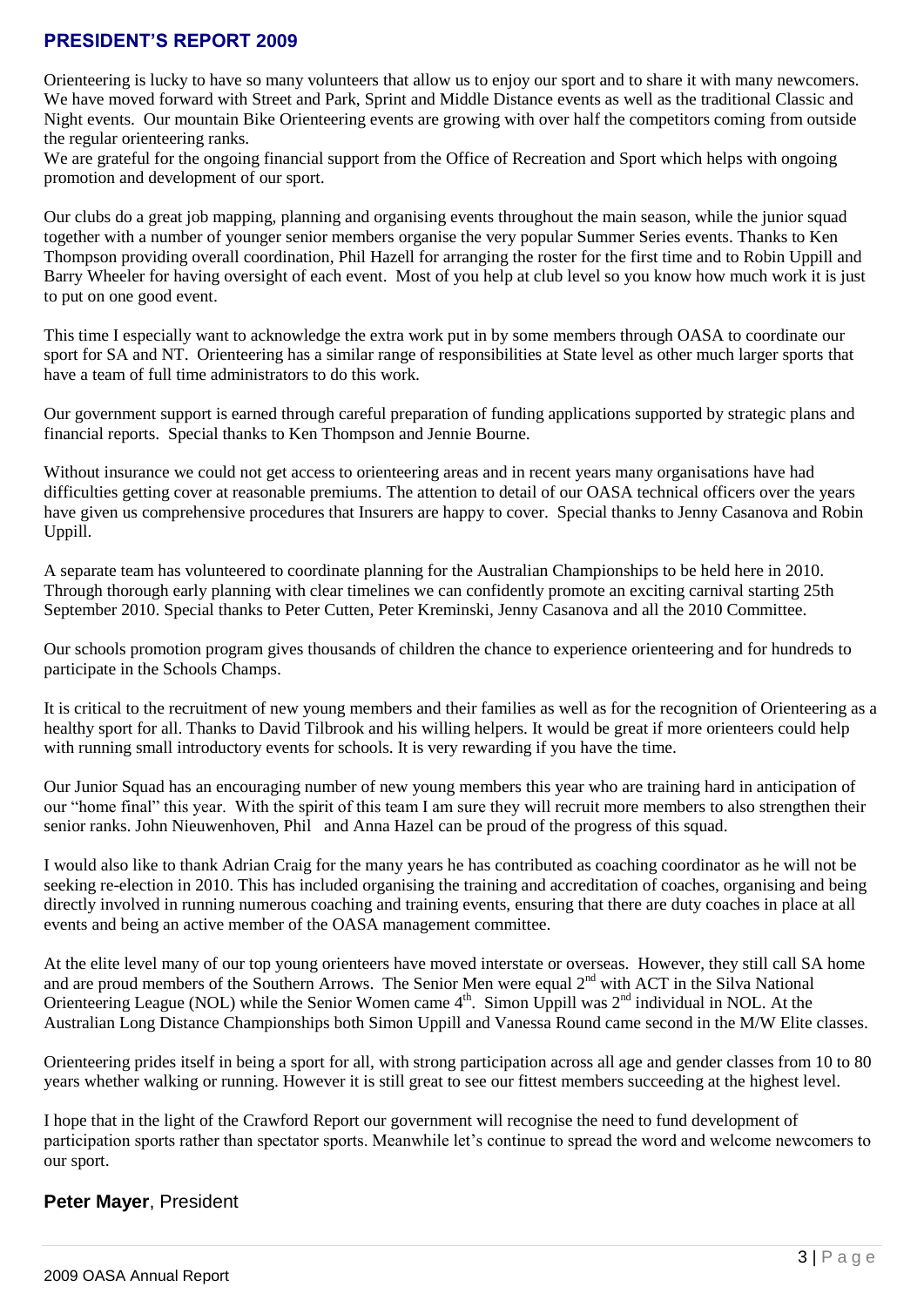#### ORIENTEERING ASSOCIATION OF SOUTH AUSTRALIA Inc STATEMENT OF INCOME & EXPENDITURE 2009

#### **INCOME**

| <b>Last Year</b> |      | <b>INCOME</b>                                           | <b>This Year</b> |
|------------------|------|---------------------------------------------------------|------------------|
| 11930            |      | Subscriptions (incl. that for The Australian Orienteer) | 10869            |
|                  | 4932 | <b>Event Levies</b>                                     | 5814             |
| 3588             | 1344 | less OA Levies                                          | 2011<br>3803     |
| 7140             |      | <b>Interest Received</b>                                | 4038             |
| 1085             |      | Advertising                                             | 1087             |
|                  |      | <b>SA Volunteers Grant</b>                              | 3000             |
| 724              |      | entries: 2009 MTBO Carnival: reimb OASA                 | 2311             |
| 3188             |      | <b>Sundry Events</b>                                    | 6923             |
| 2003             |      | <b>Sundry Sales</b>                                     | 3650             |
| 1958             |      | SA Representative Teams: Schools                        | 1930             |
| 852              |      | <b>Southern Arrows</b>                                  | 986              |
| 600              |      | 2008 OA: NOL payment 2009                               | 800              |
| 870              |      | Australian Taxation Office (GST)                        | 697              |
| 716              |      | Sundries                                                | 352              |
| 7060             |      | GST (collected)                                         | 8970             |
| 41714            |      |                                                         | 49416            |
|                  |      | <b>EXPENDITURE</b>                                      |                  |
| 1656             |      | Programme                                               | 1683             |
| 1783             |      | S.A. Orienteer Magazine                                 | 2207             |
| 3262             |      | The Australian Orienteer Magazine                       | 4059             |
| 6952             |      | OA: State Registration (less Conference travel)         | 6618             |
| 2823             |      | Public Liability & Professional Indemnity Insurance     | 2039             |
| 486              |      | Directors & Officers                                    | 522              |
| 439              |      | ANSVAR eInsurance: less Club share                      | 393              |
| 0                |      | Publicity & Promotion                                   | 522              |
| 250              |      | Controller's expenses                                   | 875              |
| 5316             |      | <b>Travel Grants to Juniors</b>                         | 4900             |
| 2365             |      | <b>Travel Grants to Elites</b>                          | 1500             |
| 0                |      | Schools Mapping Fund: SA Schools Champs.                | 152              |
| 1990             |      | Sue Millard Memorial Junior trophies, tent              | 0                |
| 1100             |      | AGM & Awards Night (incl. badges & trophies)            | 437              |
| 975              |      | Office Rent & Reception                                 | 1016             |
| 1609             |      | Postage, stationery, photocopying                       | 809              |
| 217              |      | Website                                                 | 542              |
| 445              |      | Equipment repairs & mtc.                                | 145              |
| 5157             |      | SI system: additional units                             | 1378             |
| 940              |      | Consumables: cards                                      | 695              |
| 800              |      | SA country clubs: E07 proceeds                          | $\theta$         |
| $\theta$         |      | S/Arrows: clothing, etc.                                | 2180             |
| 3346             |      | 2009 Schools Team Trip (to be finalised)                | 2662             |
| 4395             |      | 2009 Carnival expenses 2010                             | 3726             |
| 60               |      | Subscriptions & Affiliations                            | 60               |
| 6072             |      | Australian Taxation Office (GST)                        | 2837             |
| 2580             |      | <b>Sundries</b>                                         | 1328             |
| 5176             |      | GST (to be claimed)                                     | 6860             |
| 60194            |      |                                                         | 50145            |
| $-18480$         |      | DEFICIT                                                 | $-729$           |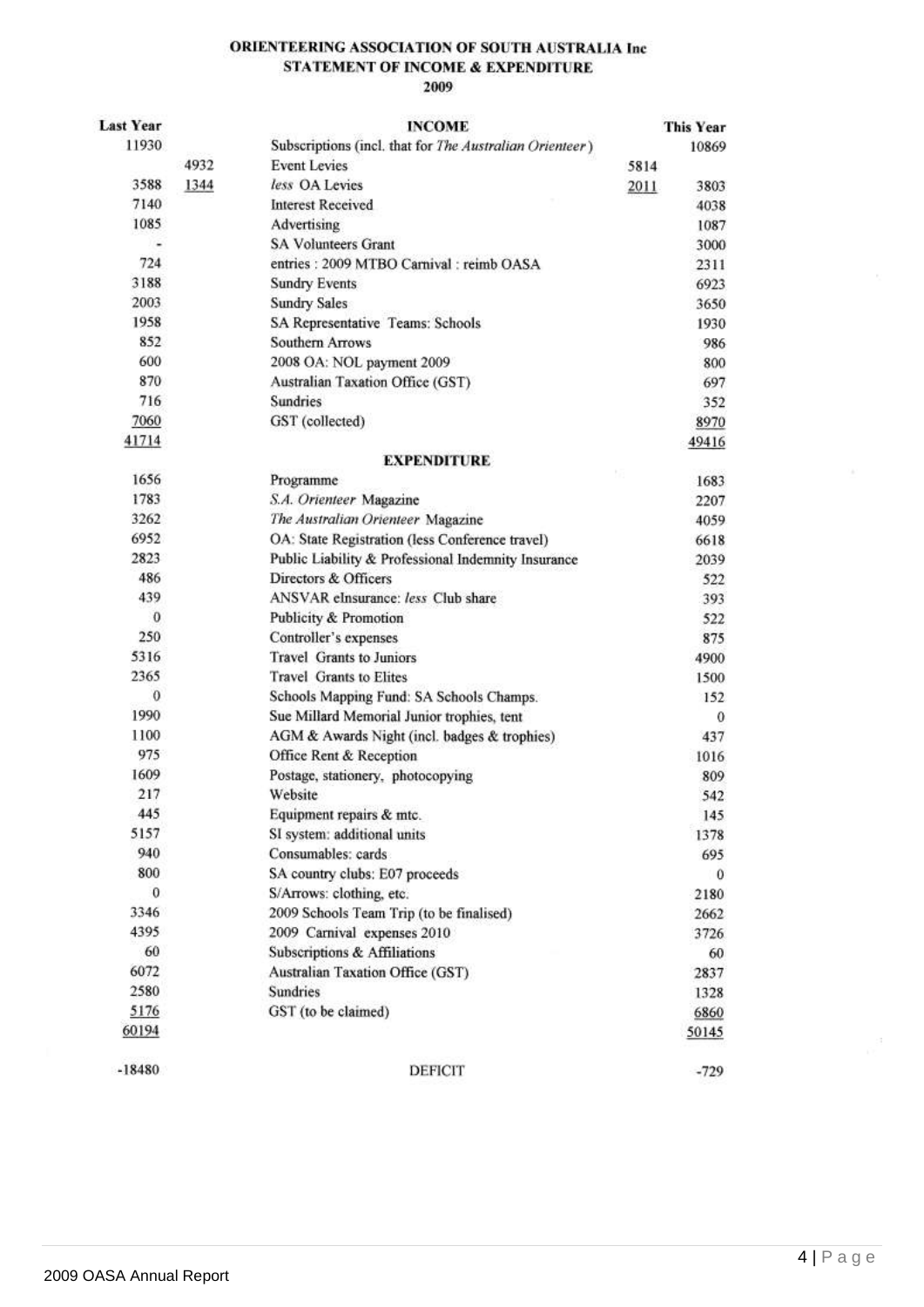#### **ORIENTEERING ASSOCIATION OF SOUTH AUSTRALIA Inc. BALANCE SHEET** as at 31 DECEMBER 2009

#### **MEMBERS' FUNDS**

|                  | 우리 회사는 일 사람이 잘 보았다가 되어 있었다.                 |                  |
|------------------|---------------------------------------------|------------------|
| <b>Last Year</b> |                                             | <b>This Year</b> |
| 117221           | Balance forward                             | 98,741           |
| 18480            | Deficit : General Funds : Deficit           | 729              |
|                  |                                             |                  |
| \$98,741         | TOTAL                                       | \$98,012         |
| --------         |                                             | ********         |
|                  | Represented by:                             |                  |
| 4543             | Cash at bank                                | 11479            |
| 112765           | <b>INVEST Account: Express Saver</b>        | 101763           |
| 802              | <b>SPECIAL EVENT Account</b>                | 6                |
| --------         |                                             |                  |
| 118110           |                                             | 113248           |
| ------           |                                             |                  |
|                  | less: (2)                                   |                  |
| 16364            | ORS Statewide Enhancement Program: Stream 1 | 15236            |
| 3000             | ORS Statewide Enhancement Program: Stream 2 | 0                |
| 5                | ORS Statewide Enhancement Program: Stream 2 | 0                |
|                  |                                             | --------         |
| \$98,741         |                                             | \$98,012         |
| --------         |                                             | ---------        |
|                  |                                             |                  |

#### NOTES TO AND FORMING PART OF THE ACCOUNTS for the period ended 31 December 2009

**This Year** 

#### STATEMENT OF ACCOUNTING POLICIES

These financial statements are a special purpose financial report prepared in order to satisfy the requirements of the Constitution to prepare financial records. The Committee has determined that the Association is not a reporting entity as defined in Statement of Accounting Concepts 1 "Definition of the Reporting Entity" and therefore there is no requirement to apply accounting standards in preparation and presentation of these statements.

The statements are also prepared on a cash basis from the records of the Association. These accounts are based on historical cost and do not take into account changing money values or, except where specifically stated, current valuations of non-current assets.

#### **NOTE (1): SPECIFIC GRANTS**

On the recommendation of the Association various grants (monetary and in kind) have been made directly, or through the Association, to individual orienteers:

#### **Last Year**

**THE CONTRACTOR** 

| $\theta$            | <b>SASI Talent Scholarships</b>    |  |
|---------------------|------------------------------------|--|
| $\ddot{\mathbf{0}}$ | SASI High Performance Scholarships |  |
|                     | ASC: Courses for Women (Coaching)  |  |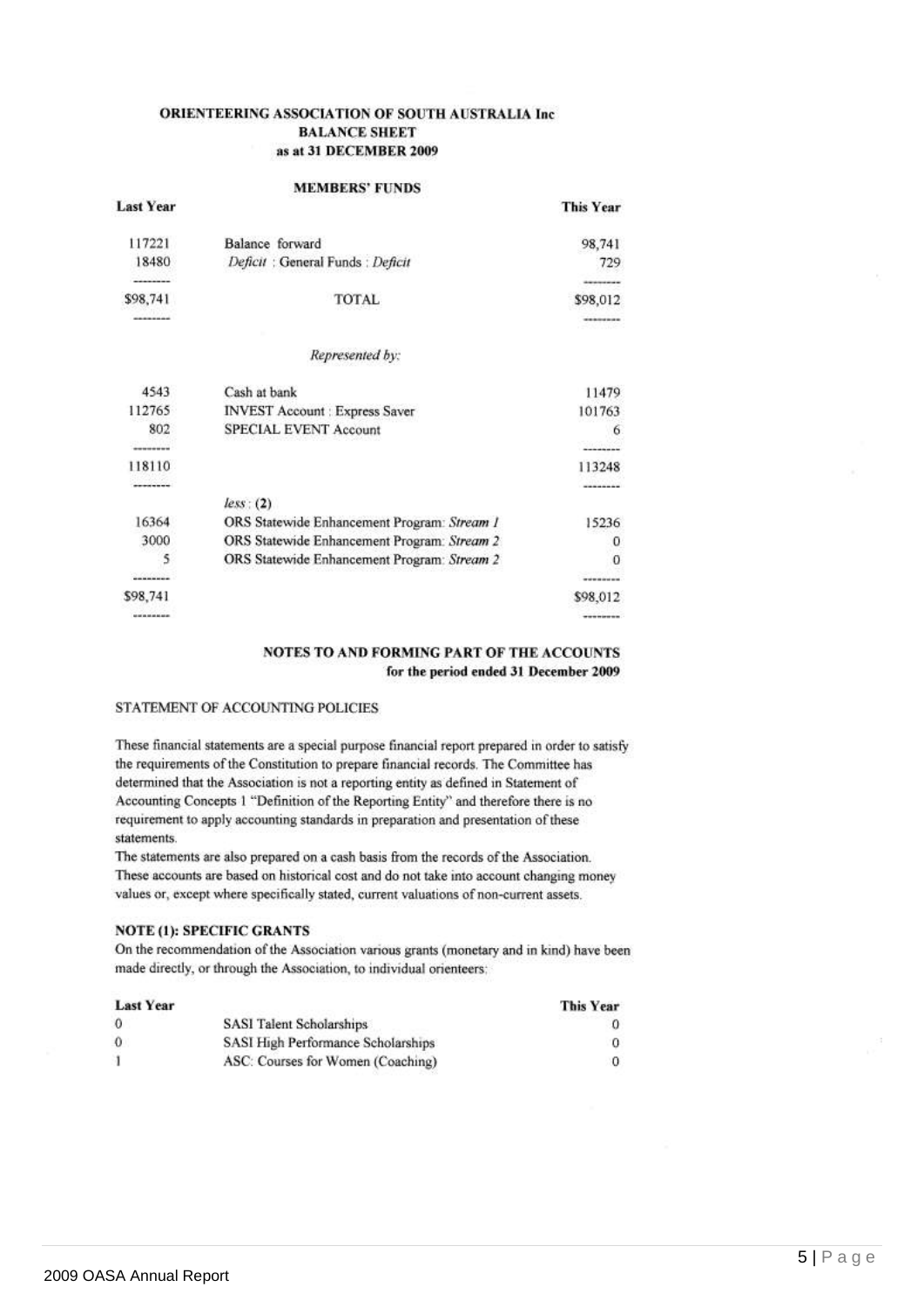#### **ENOTE (2): Office for Recreation & Sport: MAJOR SPONSOR**

Statewide Enhancement Program (StEP) funding is received subject to conditions that it be spent for specific purposes, and so cannot be treated as funds of OASA in its own right. Transactions on this account are therefore shown separate from OASA transactions.

### ORIENTEERING ASSOCIATION OF SOUTH AUSTRALIA Inc **StEP (Statewide Enhancement Program) FUNDING**

#### TRANSACTIONS for the period 1 January 2009 to 31 December 2009

| 2008-2009         |                 |                                                |                     | 2009-2010         |
|-------------------|-----------------|------------------------------------------------|---------------------|-------------------|
| <b>Six months</b> |                 |                                                |                     | <b>Six months</b> |
| to 30 June 2009   |                 |                                                | to 31 December 2009 |                   |
|                   |                 | Balance forward                                |                     | 0                 |
| 16364             |                 | Grants received: Stream 1                      |                     | 25000             |
| 3000              |                 | Stream 2: 2009 Australian MTBO Champs          |                     | 0                 |
| 5                 |                 | Stream 2: 2010 Australian Champs Carnival      |                     | $\overline{0}$    |
| 19369             |                 |                                                |                     | 25000             |
|                   |                 | Stream 1:                                      |                     |                   |
|                   |                 | TALENTED ATHLETE DEVELOPMENT                   |                     |                   |
|                   | 932             | Talent ID programs                             | 3281                |                   |
|                   | 0               | <b>Schools Team Travel</b>                     | 500                 |                   |
|                   | 2014            | Junior/Southern Arrows camps                   | 621                 |                   |
|                   | 350             | I/S & O/S Training & Competition               | 298                 |                   |
| 5446              | 2150            | NOL & JNOL Travel                              | $\overline{0}$      | 4700              |
|                   |                 | <b>EDUCATION &amp; TRAINING</b>                |                     |                   |
|                   | 216             | Officials' accreditation: coaches, controllers | 0                   |                   |
| 2163              | 1947            | Courses/Workshops                              | $\overline{0}$      | 0                 |
|                   |                 | MANAGEMENT IMPROVEMENT                         |                     |                   |
|                   | 1420            | Conference                                     | 0                   |                   |
| 1420              | $\overline{0}$  | Strategic planning, policy up-date             | 130                 | 130               |
|                   |                 | PARTICIPATION PROGRAM ASSISTANCE               |                     |                   |
|                   |                 | Schools:                                       |                     |                   |
|                   | 869             | In-school programs                             | 455                 |                   |
|                   | 1643            | Events: warm-up program                        | 80                  |                   |
|                   | 320             | Championships: individual, relay               | 331                 |                   |
| 3414              | 582             | Area Mapping                                   | 2022                | 2888              |
|                   |                 | Novice and development activities:             |                     |                   |
|                   | 1032            | Basic skills training                          | 11                  |                   |
|                   | 1444            | Coaching, special programs                     | 221                 |                   |
|                   | 69              | Novice Programs                                | 90                  |                   |
|                   | 1136            | Summer Series: event costs                     | 828                 |                   |
|                   | 240             | Promotional activities                         | 329                 |                   |
| 3921              | $\underline{0}$ | Club Development & Management projects         | 567                 | 2046              |
| 16364             |                 |                                                |                     | 9764              |
|                   |                 | Stream 2:                                      |                     |                   |
| 3000              |                 | 2009 MTBO Champs: preparation & mapping        |                     | 0                 |
| 5                 |                 | 2010 Australian Carnival: photogrammetry       |                     | $\overline{0}$    |
| 19369             |                 |                                                |                     | 9764              |
| $\bf{0}$          |                 | <b>BALANCE</b>                                 |                     | 15236             |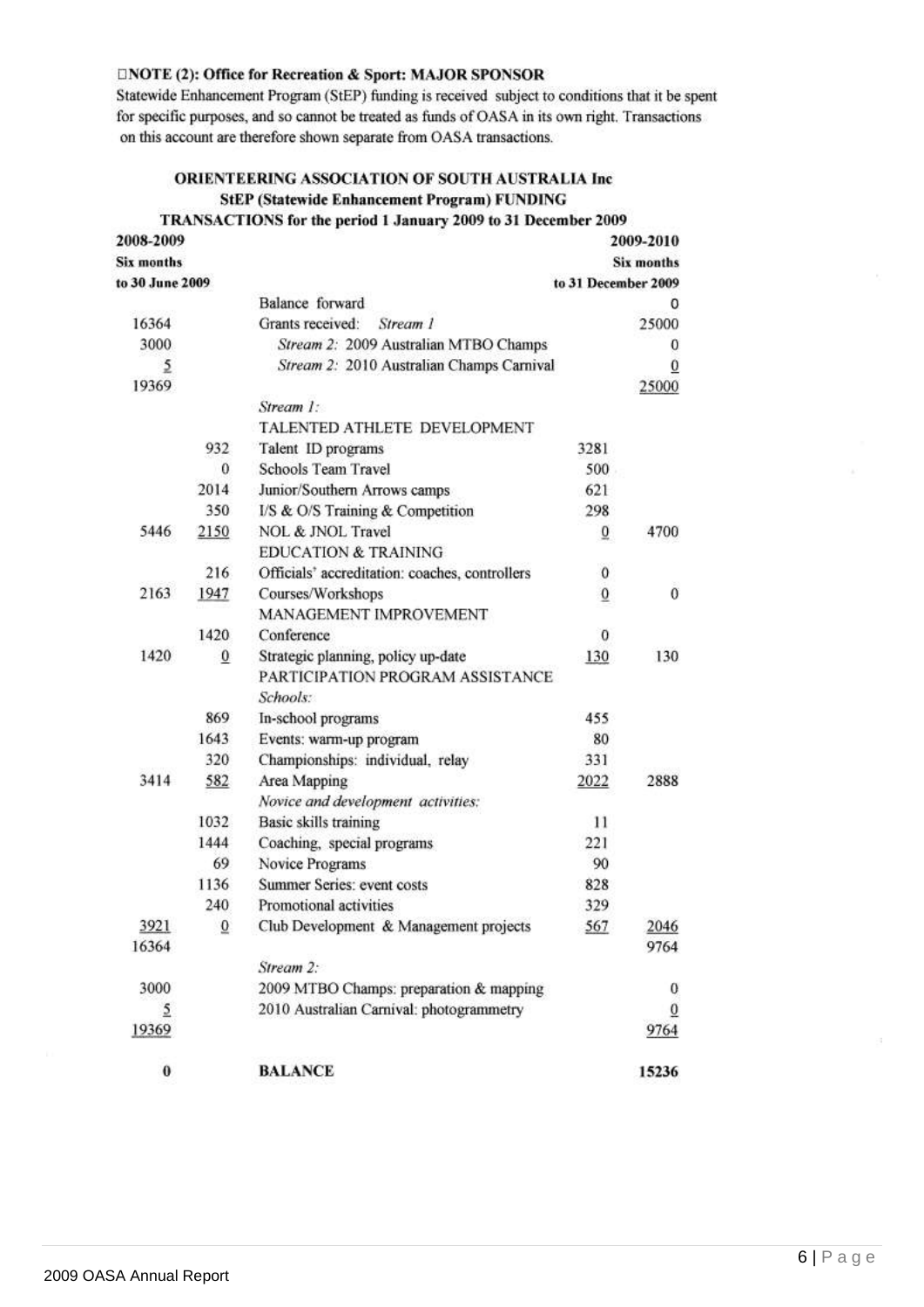#### **BUDGETED RESERVES**

In addition to the Grants already identified in the Balance Sheet, OASA budgets to maintain cash reserves for specific future spending purposes (total: \$48925).

These allocations are not held in any specific account. Actual cash available for normal yearly expenses amounts to \$30851.

| <b>MAJOR PROJECTS</b>                           |       |                                        |         |
|-------------------------------------------------|-------|----------------------------------------|---------|
| Balance as at 01.01.2009                        | 34769 |                                        |         |
| 2009 Aust MTBO Champs reimb.                    | 2311  | 2009 Aust MTBO Champs                  | 2261    |
|                                                 |       | 2010 Aust Champs Carnival              | 1468    |
|                                                 |       | SI system equipment                    | 1378    |
|                                                 |       | Balance as at 31.12.2009               | 31973   |
| <b>MANAGEMENT &amp; DEVELOPMENT</b>             |       | Balance as at 31.12.2009               | 4209    |
| <b>INTERSTATE REPRESENTATION</b>                |       |                                        |         |
| Balance as at 01.01.2009                        | 2799  | Schools Team Coach                     | 784     |
| E07: 2009 Schools Team Trip                     | 1500  | 2009 Schools Team Trip subsidy         | 1500    |
| E07: 2009 Southern Arrows travel                | 2000  | Balance as at 31.12.2009               | 4015    |
| <b>SCHOOLS' MAPPING FUND</b>                    |       |                                        |         |
| Balance as at 01.01.2009                        | 2236  | 2009 Sch Champs: update Belair         | 152     |
|                                                 |       | Balance as at 31.12.2009               | 2388    |
| <b>SAJOS</b>                                    |       |                                        |         |
|                                                 |       | Balance as at 31.12.2009               | 2432    |
| <b>SA REPRESENTATIVE TEAMS</b>                  |       |                                        |         |
| SA Schools Team                                 |       |                                        |         |
| Balance as at 01.01.2009                        | 101   | Travel payments                        | 1950    |
| Donations: travel expenses                      | 2365  | Misc. expenses                         | 436     |
|                                                 |       | Social                                 | 64      |
|                                                 |       | Balance as at 31.12.2009               | 16      |
| Southern Arrows                                 |       |                                        |         |
| Balance as at 01.01.2009                        | 4776  | <b>OA: 2008 NOL</b>                    | 600     |
| TJ: 2008 SA Relay entries                       | 145   | 2008 Relay proceeds to WOC reps        | 900     |
| Extra Uniforms: contributions (4/6              | 180   | Uniform order                          | 1625    |
| <b>OA: 2009 NOL</b>                             | 800   | Tas social event                       | 353     |
| 2009 Club Relays                                | 841   | City-Bay entries                       | 382     |
|                                                 |       | Balance as at 31.12.2009               | 2882    |
| Sue Millard Memorial Fund                       |       |                                        |         |
|                                                 |       | Balance as at 31.12.2009               | 1010    |
|                                                 |       | LISTS OF ASSETS as at 31 December 2009 |         |
| <b>ACCOUNTS OUTSTANDING at 31 December 2009</b> |       |                                        | \$5,585 |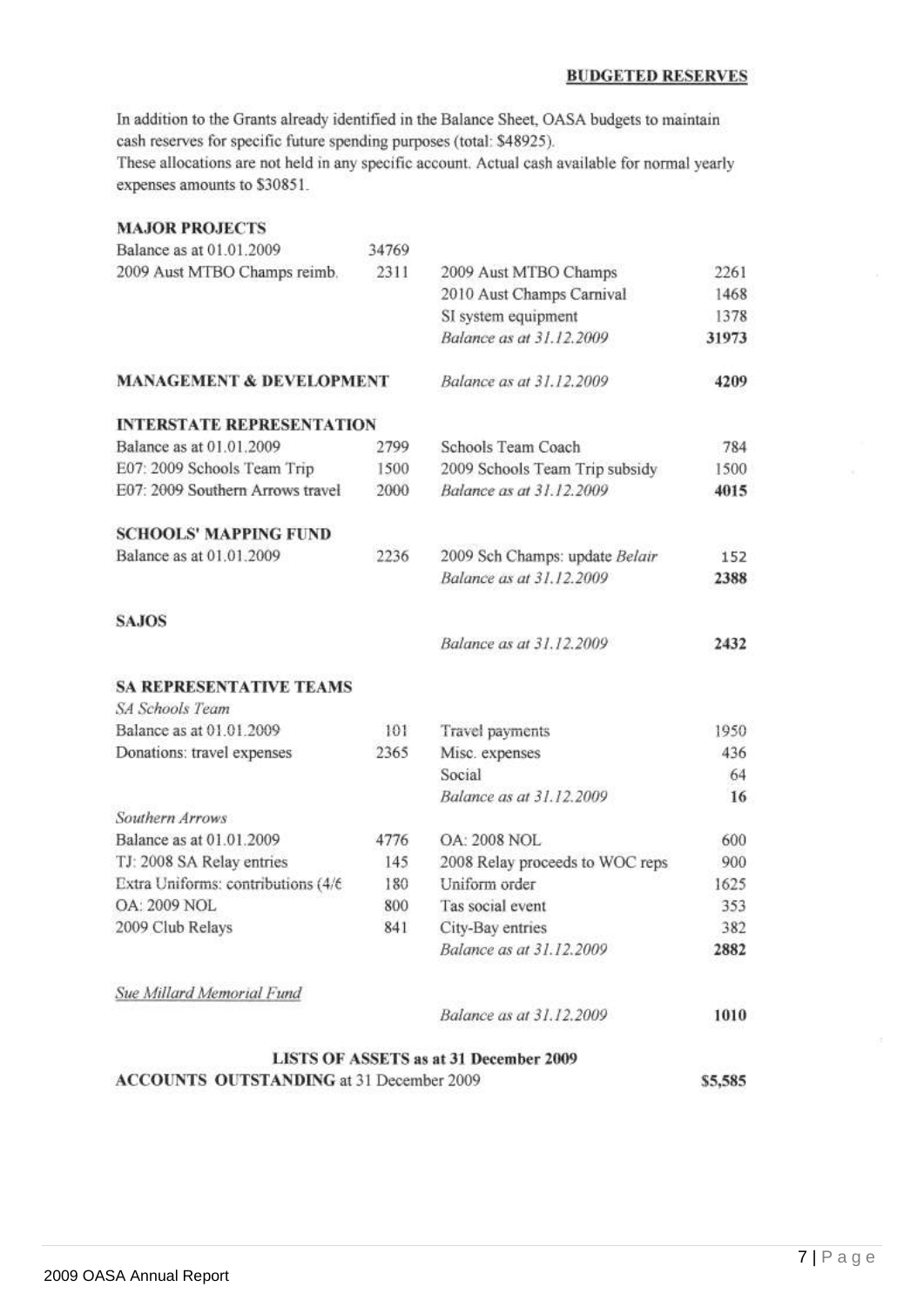| <b>LIST OF ASSETS</b> as at $31.12.2009$ (cont'd)                                       |         |                 |
|-----------------------------------------------------------------------------------------|---------|-----------------|
| GOODS FOR RESALE: STOCK ON HAND - Maps, signs, cards, etc.                              | Year    | C.P.            |
| 4000 Registration/Control cards (held by Treasurer: 13c ea. to Clubs)                   |         |                 |
| 600 Control cards, plastic-coated (held by Treasurer: 35c ea. to Clubs)                 |         |                 |
| 750 SI Registration cards (held by Treasurer: 12c ea. to Clubs)                         |         |                 |
| 6 SPORTident cards (\$49.50 each) (held by R. Uppill)                                   |         |                 |
| 100 Pens-purple map-marking (held by Treasurer).                                        |         |                 |
| Clothing: 5 hats (held by Treasurer)                                                    |         |                 |
| Maps (held by OHOC Map Curator): Broken Hil various & Nuriootpa Sprint                  |         |                 |
| Book: 50 GoldenYears (editors) J.Lyon & J.Williams (held by Treasurer)                  | 2005    | 18 <sup>2</sup> |
| <b>EQUIPMENT</b>                                                                        |         |                 |
| Digital Projector ACER X1260 (Secretary)                                                | 2009    | 1099            |
| HP Laserjet P1005 Printer (Secretary)                                                   | 2008    | 143             |
| ACER Travel/Mate 212TX (SPORTident & related equipment: A&R Uppill)                     | 2001    | 2625            |
| MS Office Professional XP                                                               | 2001    | 560             |
| Network card - CNET PCMCIA 10/100 N/C                                                   |         |                 |
|                                                                                         | 2001    | 95              |
| Wireless Router - D-Link 802.11g/2.4 Ghz                                                | 2007    | 100             |
| HP Deskjet D2460 Printer                                                                | 2008    | 115             |
| MS Optical wheel mouse                                                                  | 2001    | 55              |
| Surecom 5 Port N-Way Switch                                                             | 2001    | 115             |
| SODIMM 128 Mb 3.3V*s RAM                                                                | 2001    | 115             |
| 107 control stations: 31 BSF6 units; 76 BSF7 units                                      | 2002/08 | 20987           |
| 3 master station BSM 4 unit; 1 USB master station                                       | 2002/04 | 216             |
| 1 station BSM 4-5 unit                                                                  | 2002    | 239             |
| Therma printer set 2                                                                    | 2002    | 1676            |
| 5 Carrying belts                                                                        | 2002    | 350             |
| 92 SPORTident cards (for hire)                                                          | 2002    | 2788            |
| Roland D&Y 1200 Plotter                                                                 | 1989    | 2180            |
| Electronic Timer custom built by D. Gamble WA                                           | 1989    | 400             |
| Kodak 150 Printer                                                                       | 1992    | 400             |
| Overhead Projector (held by Coaching Coord)                                             |         |                 |
| CB Radio Hook-up (R Larsson)                                                            |         |                 |
| Clocks: Rego, Start, Finish, custom made by N.Smith (held by TT)                        |         |                 |
| Digital clocks (held by R.Larsson)/Blue Clocks (held by YA)                             |         |                 |
| 4 Heart Rate Monitors Polar Accurex Plus, & interface (T.Hillyard)                      | 1999/03 | 1325            |
| 2 Heat Sealers (SAO Editor & Treas)                                                     |         | 200             |
| Controls: Lock-up (Schools Coord 13); Hanging (25 flags + 30 punches (Schools Coord);   |         |                 |
| $40 + 45$ (MTBO Coord); $20 + 15$ (Coaching Coord)                                      |         |                 |
| Banners: Carnival banners (held by Uppills); old Start/Finish on loan to YA;            |         |                 |
| Shade canopy & bag: representative teams (R Hatcher)                                    | 2008    | 948             |
| 2 Flags & stands (Park & Street, SA) (held by Uppills)                                  | 2004    | 920             |
| Signs: 16 various -Toilets, Creche, Buses (held with TT equipment)                      | 1997    | 289             |
| 'Welcome to Orienteering' sign (held with SS equipment)                                 | 2000    | 76              |
| Coaching program equipment: table, first aid, 6 signs (Coaching Coord)                  | 2006    | 240             |
| Summer Series equipment (held by A.Uppill/OHOC)                                         | 2004    | 150             |
| MTBO equipment: 6 signs, 4/6 map cases for hire, ties, etc. (MTBO Coord)                |         |                 |
| Carnival equipment, e.g. stakes, fencing, hessian, water stands (held by TT)            |         |                 |
| Badges [Participation: 80, State Team: 24, Orienteering bars: 45] (SAH Office)          |         |                 |
| Trophies [63 OY glasses] (SAH Office); 14 Sue Millard individual (Treas)                |         |                 |
| Trophies: Brian Wale, John Williams, 4x Schools' Relay (SA Schools Champs winners).     |         |                 |
| FOR INFORMATION:                                                                        |         |                 |
| OASA Policies & Guidelines (Tech Coord + each Club/Exec: updates from Secretary)        |         |                 |
| Posters, leaflets, brochures, programs (SAH Office: Secretary), videos (Schools Coord). |         |                 |

ψi,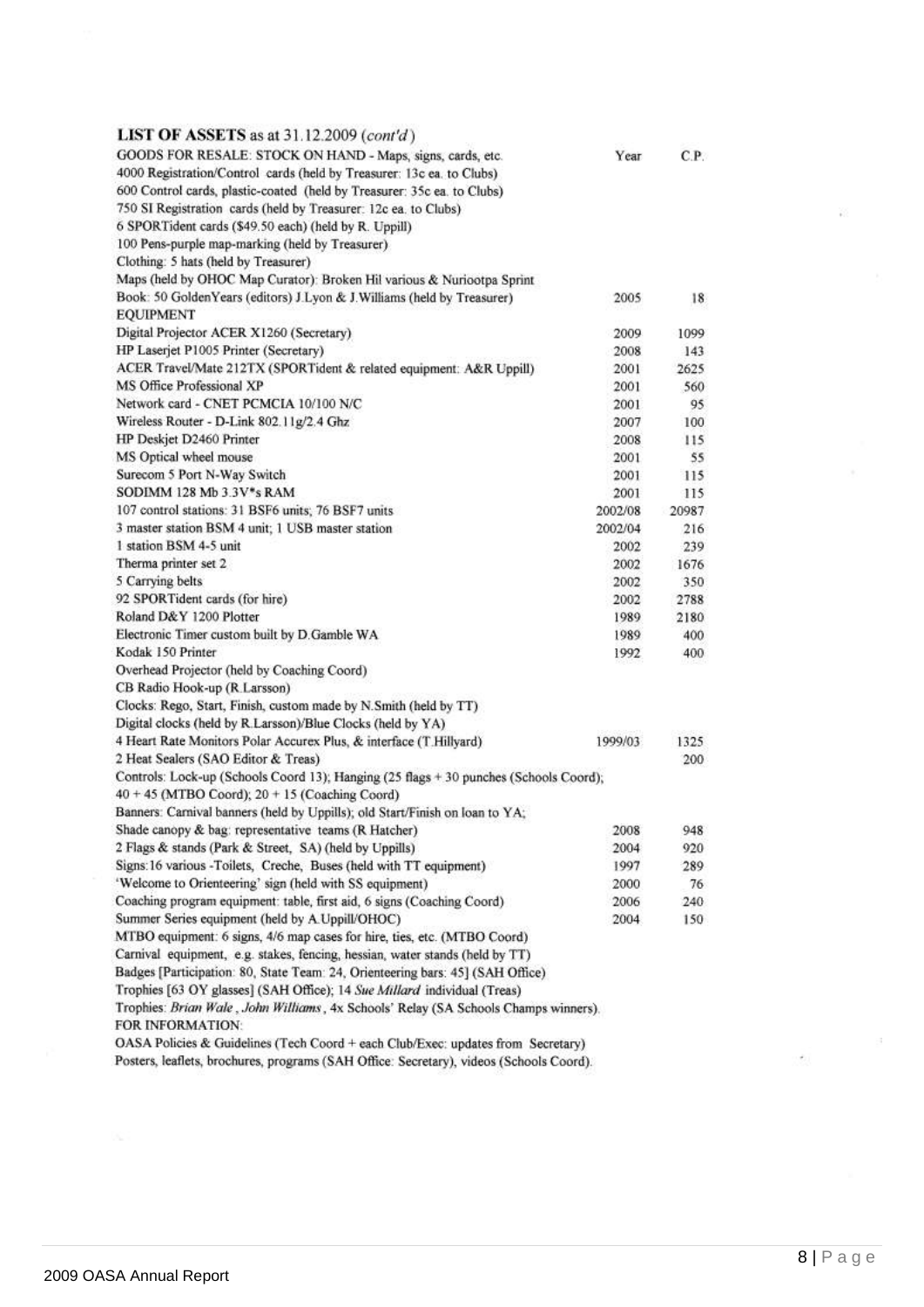#### AUSTRALIAN MOUNTAIN BIKE ORIENTEERING CHAMPIONSHIPS

**PAYMENTS** 

5-8 June 2009, South East region, South Australia

Period July 2007 - December 2009

**INCOME** 

|                                |          |          |                              |                              | 300.00   |  |
|--------------------------------|----------|----------|------------------------------|------------------------------|----------|--|
| StEP funding 2007-2008 Stro    |          | 300.00   |                              | StEP funding: area selection |          |  |
| StEP funding 2008-2009 Str-    |          | 3000.00  | StEP funding: mapping        |                              | 3000.00  |  |
| ACCOMMODATION:                 |          |          | ACCOMMODATION:               |                              |          |  |
| Silver Birch N                 | 12420.00 |          |                              |                              |          |  |
| less reimburse                 | 1200.00  | 10040.00 | Silver Birch Motor Inn       |                              | 10200.00 |  |
| <b>ENTRIES</b>                 |          | 9414.37  | ADDITIONAL MAPPING           |                              | 250.00   |  |
|                                |          |          | MAP PRINTING & COURSES       |                              | 672.05   |  |
| <b>ENTER-ON-DAY</b>            |          | 159.10   | OFFICIALS' TRAVEL EXPENSES   |                              |          |  |
|                                |          |          | Organiser/Mapper             | 900.00                       |          |  |
| SportIDENT hire                |          | 196.33   | Controller                   | 370.20                       |          |  |
|                                |          |          | Course setters               | 2730.60                      |          |  |
| <b>LATE FEES</b>               |          | 18.18    | Other                        | 360.00                       | 4360.80  |  |
|                                |          |          | PROMOTION: entry forms, logo |                              | 680.43   |  |
|                                |          |          | <b>ADMINISTRATION</b>        |                              | 182.03   |  |
|                                |          |          | EQUIPMENT: transport         |                              | 600.00   |  |
|                                |          |          | <b>St JOHNS AMBULANCE</b>    |                              | 528.00   |  |
|                                |          |          | <b>FORESTRYSA</b> levies     |                              | 233.00   |  |
|                                |          |          | TROPHIES (incl. freight)     |                              | 767.73   |  |
|                                |          |          | <b>OA EVENT LEVIES</b>       |                              | 1248.18  |  |
|                                |          |          | <b>OASA EVENT LEVIES</b>     |                              | 0.00     |  |
| <b>SUNDRIES</b>                |          |          |                              |                              |          |  |
| SI card sales                  | 84.00    |          | <b>SUNDRIES</b>              |                              |          |  |
| <b>BOOK ENTR</b>               | 229.90   |          | <b>BOOK ENTRY: priz</b>      | 229.90                       |          |  |
| reimb. Entries                 | 135.00   |          | reimb. Entries               | 135.00                       |          |  |
| Interest                       | 0.29     |          | <b>Bank</b> fees             | 29.55                        |          |  |
| <b>BOOK ENTR</b>               | 20.00    | 469.19   | Gift: A Slattery             | 100.00                       | 494.45   |  |
| Subtotal                       |          | 23597.17 | Subtotal                     |                              | 23516.67 |  |
| GST (collected)                |          | 987.21   | GST (to be claimed)          |                              | 124.82   |  |
| Total                          |          | 24584.38 | Total                        |                              | 23641.49 |  |
| balance                        |          | 942.90   |                              |                              |          |  |
| GST in 2009: \$914.86-\$124.82 |          | 790.04   |                              |                              |          |  |
| SI card sales                  |          | 84.00    |                              |                              |          |  |

68.86

6% OASA event levies (\$1190)

ù,

 $\bar{\nu}$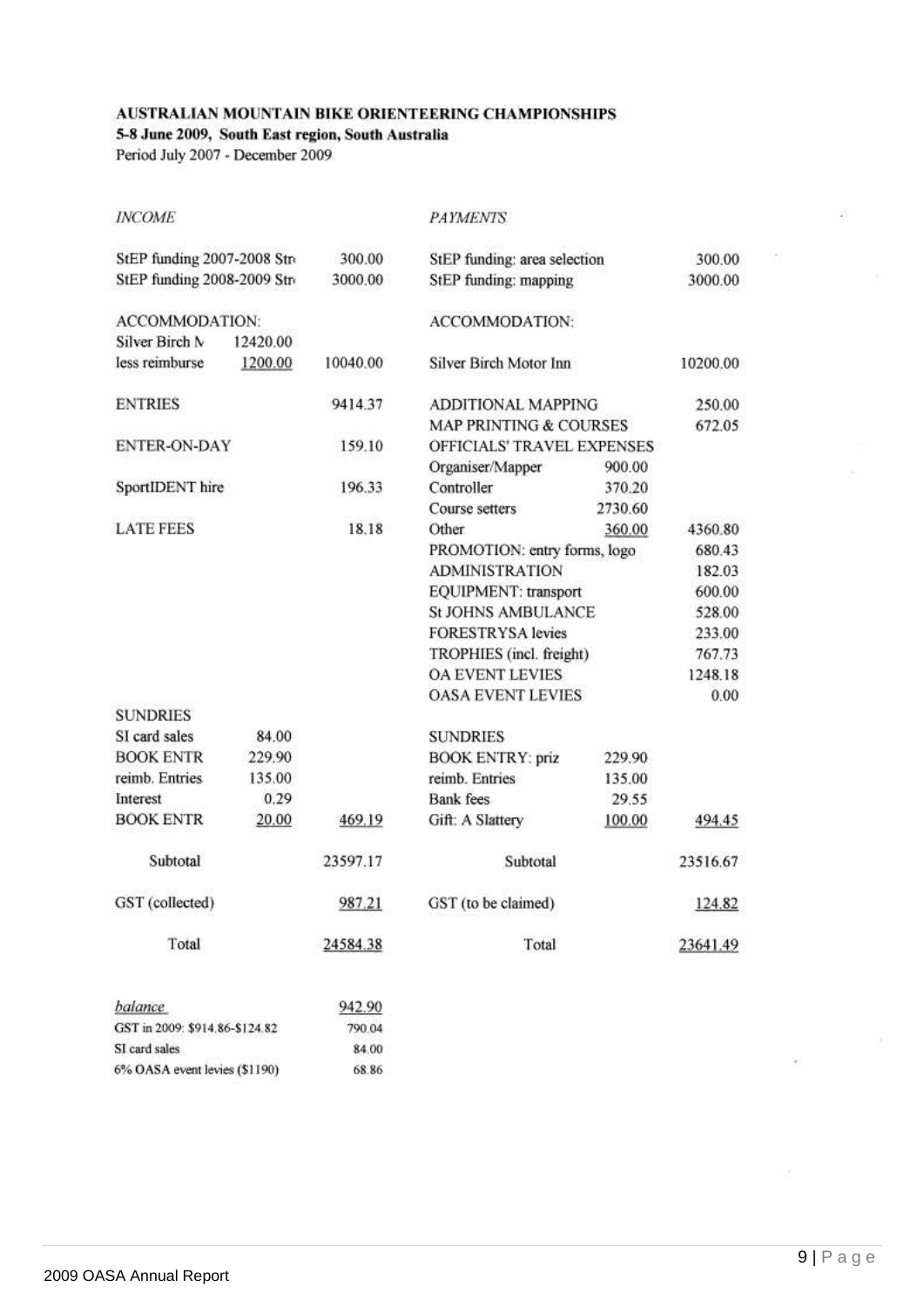# **TECHNICAL REPORT 2009**

During 2009, the position of technical officer was held by Jenny Casanova, with Adrian Uppill as mapping coordinator, and IT support from Robin Uppill.

OASA Level 2 controllers in 2009 were:<br>Silva NOI sprint

| Silva NOL sprint               | Keithcot Farm March      | Phil Hazell           |
|--------------------------------|--------------------------|-----------------------|
|                                | 21st                     |                       |
| Silva NOL middle               | Para Wirra March 21st    | Gerry Velaitis        |
| Silva NOL long (badge event 1) | Narrinyeri Hills March   | Peter Cutten          |
|                                | 22nd                     |                       |
| Badge event 2                  | Worlds End, June 21st    | John Lyon             |
| NT Champs (Badge event 3)      | Darwin, July 5th         | Adrian Uppill         |
| Schools' championships         | Belair, August 3rd       | Jeffa Lyon            |
| <b>SA Club relays</b>          | Woodhouse, August 24th   | <b>Jenny Casanova</b> |
| SA sprint champs               | Nuriootpa, August 30th   | <b>Bob Smith</b>      |
| SA middle distance champs      | Pewsey Vale August 31st  | Michelle Chamalaun    |
| SA long champs                 | Paradise, September 13th | <b>Peter Mayer</b>    |

OASA is very appreciative of the efforts expended by these people in the pursuit of orienteering excellence. Controllers are reminded that their reports should be submitted to the technical officer, so that future organisers, planners and controllers can learn from past events.

Jenny Casanova was the Level 3 controller for the March NOL races and for the sprint, middle and long races of the Australian MTBO championships in Mt Gambier, June 7-9. The MTBO champs were also international ranking events; the IOF accepted a non-accredited controller as no IOF MTBO controllers were available. Some IOF rules don"t match those set out for the Australia-New Zealand challenge so a compromise was reached.

Currently there is only one Level 1 controller within OASA; a level 1 workshop will not now be held till 2011, but experience gained during 2009 and 2010 can count towards accreditation for potential controllers.

A Level 2 OASA controllers' workshop on Sat 7<sup>th</sup> Feb attracted 7 participants: Bob Smith, Peter Mayer, Paul Hoopmann, Fi Pahor, Jennie Bourne, Steve Cooper, and Jon Potter. Thanks to Robin Uppill for co-chairing a successful workshop.

OASA hosted the Orienteering Australia Level 3 Controllers' workshop on August 8<sup>th</sup>/9<sup>th</sup>, run by Robin Uppill, Christine Brown (Tas) and Jenny Casanova. Adrian Uppill, Peter Cutten, Phil Hazell and Gerry Velaitis attended from South Australia. Other participants were Anna Sheldon (Qld), Richard Matthews (WA) and Tim Hatley (Vic).

Number of currently accredited OASA controllers:

|       | __<br>Level 1 | Level 2 | Level 3 | Total |
|-------|---------------|---------|---------|-------|
| Men   |               |         | ັ       |       |
| Women |               | -       |         |       |
| Total |               |         |         | 24    |

Orienteering Australia has now released the 2010 versions of the Competition Rules and National Orienteering League Guidelines. Changes include:

- the proximity rule allowing controls to be a minimum of 15 metres apart on maps with scale 1:4000 or 5000 (to fall into line with IOF rule changes as of June 2009)
- GPS may be carried but must not have a display which can aid navigation and must not be used for navigational purposes (this is contrary to the wording of the IOF rule, although for an IOF ranking event, the ban on GPS would apply).
- There is no longer a requirement for the Family Relays to be held as part of the Good Friday events at Easter, though a Family Teams competition must still be offered.
- Publication of results in electronic format has superseded the requirement for results to be printed after major carnivals.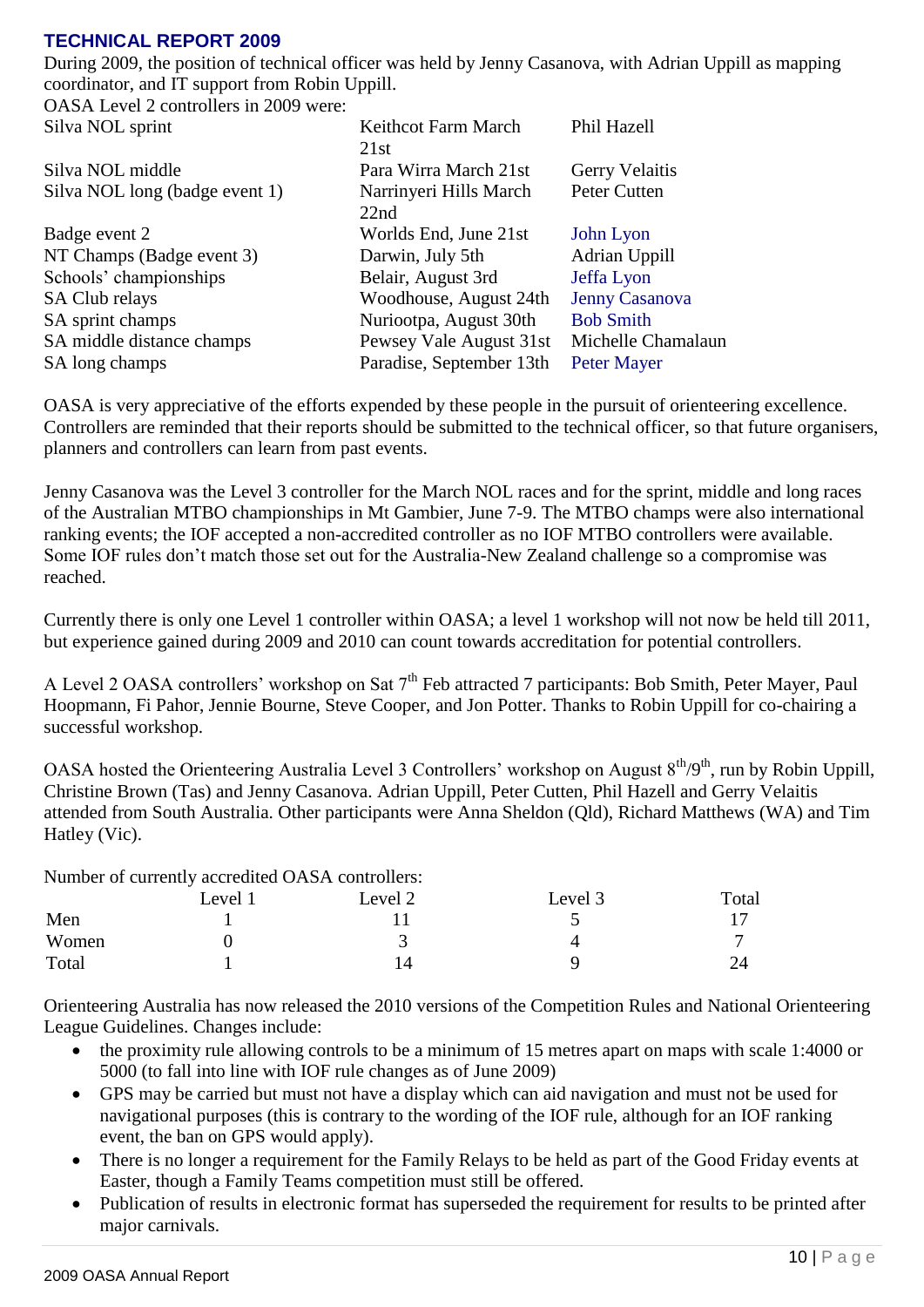The OASA Course Proformas have been renamed Course Specifications. Course planners for Orienteer of the Year, Championship and Badge events are reminded to follow these specifications as closely as possible.

# **Jenny Casanova** Technical Officer

# **PUBLICITY AND PROMOTIONS REPORT 2009**

Publicity in 2009 began with a media release in January highlighting the success of Southern Arrows members during the Christmas Five Days in Victoria.

This was followed by the promotion of a Talent Identification Day at the South Parklands on 8 February using the Messenger Newspaper and a flier emailed to selected metropolitan and city schools.

The Caravan and Camping Show, held at the Adelaide Showgrounds from 25 February to 1 March, provided an opportunity to showcase our sport to the many visitors to this expo but genuine interest was shown by only a small number. It was difficult to find volunteers to man our booth over the five days of this event and, given the limited return for our efforts, it was decided not to mount a display for 2010.

In mid March, media releases were provided to three television stations and the Advertiser on the NOL Championships which were held on 21 & 22 March. The Advertiser published an article with accompanying colour photo of Simon Uppill and I was interviewed by ABC Radio.

In May, in response to an article on women"s navigation skills, I wrote a letter to The Advertiser to correct some assertions in the article. The letter, which made reference to Orienteering, was published. About this time, the Hills & Valley Messenger published an article and colour photo relating to Simon Uppill"s forthcoming participation in the World Games in Taiwan.

For the Australian MTBO Championships, held in the South East in June, Lee Merchant produced a quirky promotional video which was posted on the Orienteering SA website. Troy Merchant promoted MTBO throughout the year with e-mailed newsletters and photos posted on the Orienteering SA website.

In August, I sought media coverage of the Schools Orienteering Championships at Belair by way of media releases to three television channels. There was no response. Following these Championships, I provided an article and photos for OASA"s website. Similarly, I followed up the Schools" Relays and arranged for results and photos to be put on the web.

Also, in August, a free event voucher was provided for every entrant in the Schools Championships and promotional fliers were produced for the City – Bay "goody bags" and for the 2010 Australian Orienteering Championships Carnival. The 2010 fliers were subsequently distributed to competitors at the 2009 Australian Championships in Victoria.

A media release was distributed on Simon Uppill"s and Hanny Allston"s achievements at the World Games. Nothing eventuated, although the SA Magazine in its August edition featured Simon in a one page "State champion" feature.

In September, The Southern Times Messenger ran an article on a Schools Champs competitor with accompanying photo.

The final promotional activity for the year was the special free event for City – Bay fun run participants held in the North Adelaide Parklands. Thirty-eight people took part on a very hot day. Special thanks to Snap Printing, Hilton, and Paddy Pallin for their support of this activity.

I would like to thank those members who have supported OASA"s promotional activities during the year, particularly by supplying material for media releases and helping at promotional events.

# **John Such** Publicity Officer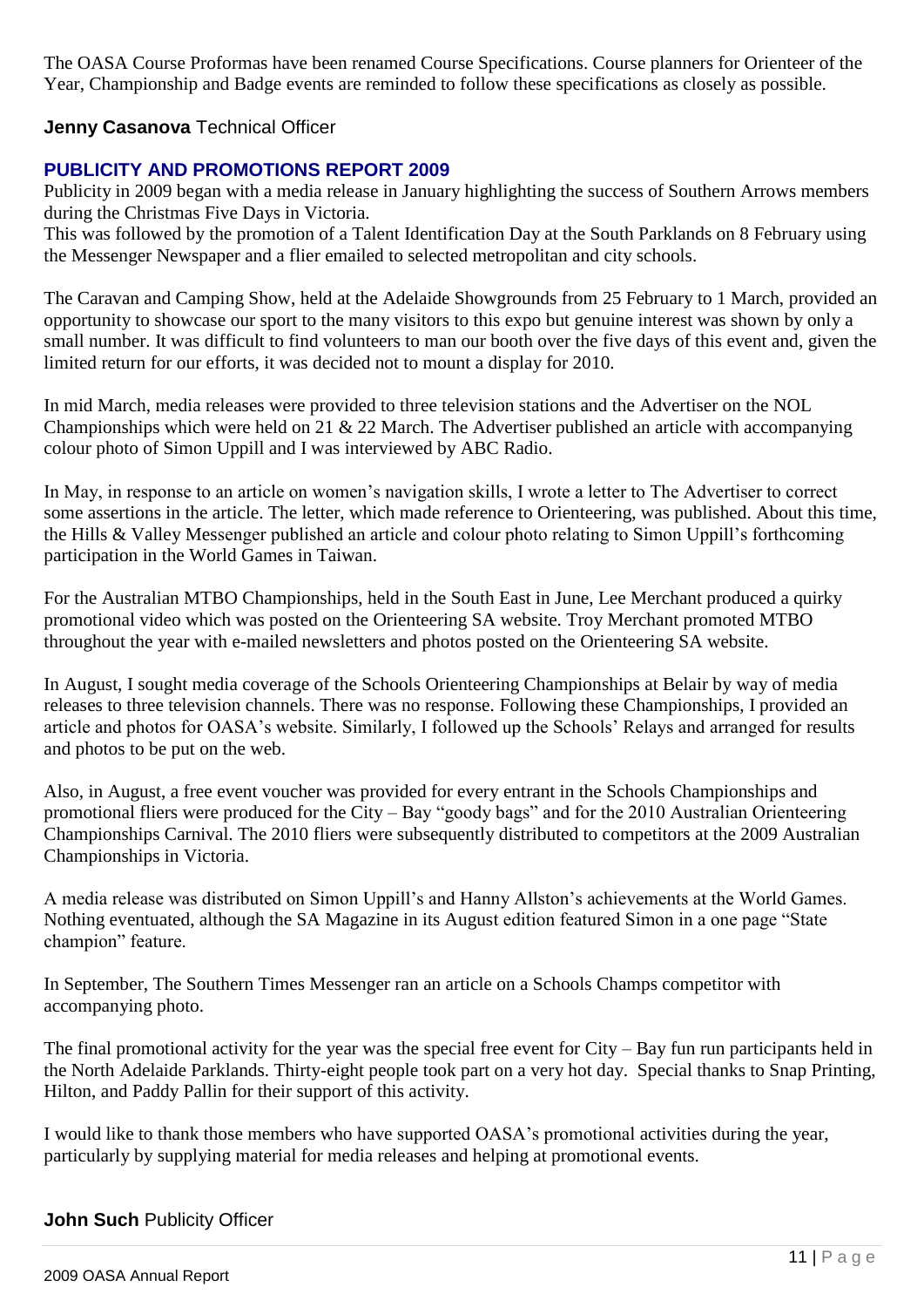## **NEWSLETTER EDITORS REPORT 2009**

The South Australian Orienteer is OASA"s official newsletter and has been published bi-monthly for more than the past 30 years. This year, contributions to the newsletter fell significantly (averaging 6 fewer pages/edition for the first 5 issues compared with the previous two years) and there was no  $6<sup>th</sup>$  edition (Feb-March 2010) because of an almost complete lack of anything to publish. The "loss" of some previously regular contributors and the appearance of OASA' weekly ENEWS probably has a lot to do with this new trend. It is probably largely because of this trend, and the appearance of results on OASA"s homepage, that there now seems to be less reliance on SAO for information than previously. I believe that there is still a demand for SAO amongst members. It has been agreed there will be four editions in 2010

The editor thanks all members of OASA who have contributed to SAO in any way over the past 12 months

## **Mike Round**, Editor

# **COACHING REPORT 2009**

## **COACHING**

# **Juniors and Sub-juniors**

The Sub-junior Squad conducted a number of activities in the year including:

- A Talent Identification Day in the South Parklands on Sun 8 Feb 09. The attendance was good and those who attended did so with enthusiasm. The venue; Kurrangga Park; was ideal with well defined boundaries, good visibility and a map with many point and linear features.
- A Talent Identification two one days at Belair National Park on Tue 21 Apr and Wed 22 Apr 09. WE simplified the program from the previous year and this paid off with the two days going according to the program. The attendance of about 20 was a comfortable number to handle and those attending did so with enthusiasm and produced some very good results. Some stayed on and joined the Junior Squad.
- A Junior Training weekend was conducted in the Mt Crawford Forest over the weekend 31 Oct-1 N0v 09 with an aim of providing entry training to the Junior Squad with those attending finishing with moderate courses. Attendance was well below hoped and some of the existing Junior Squad members also attended to make the weekend viable. The weather was very hot but with a flexible plan all of the activities planned were completed.

The Junior Squad made a very important step forward in the year with the appointment of Phil and Anna Hazell as managers of the squad. This enabled long term planning to be conducted by them for the camp in July while coach John Nieuwenhoven was freed to some degree to concentrate on activities before the camp.

The squad conducted regular training as a lead up to the camp and then conducted a very successful camp in the Flinders Ranges based at Rawnsley Park. The squad suffered from low numbers in senior girls and this flowed on to the Schools Team.

## **Schools Team**

The team was selected after the Junior Camp and conducted training under coach John Nieuwenhoven as a lead up to the Nationals with Bec Hatcher being the team manager.

## **Seniors**

OASA conducted training days on the following Sundays with attendance again below what was hoped:

- 15 Feb 09 Tjukalu (Kuipto Forest).
- 22 Feb 09 Three Chain Break (Mt Crawford Forest).
- 14 Jun 09 Waterholes (Mt Crawford Forest).

Wednesday training half days were conducted every four weeks from February to December. Many of those attending produced very good results at state and national levels during the year.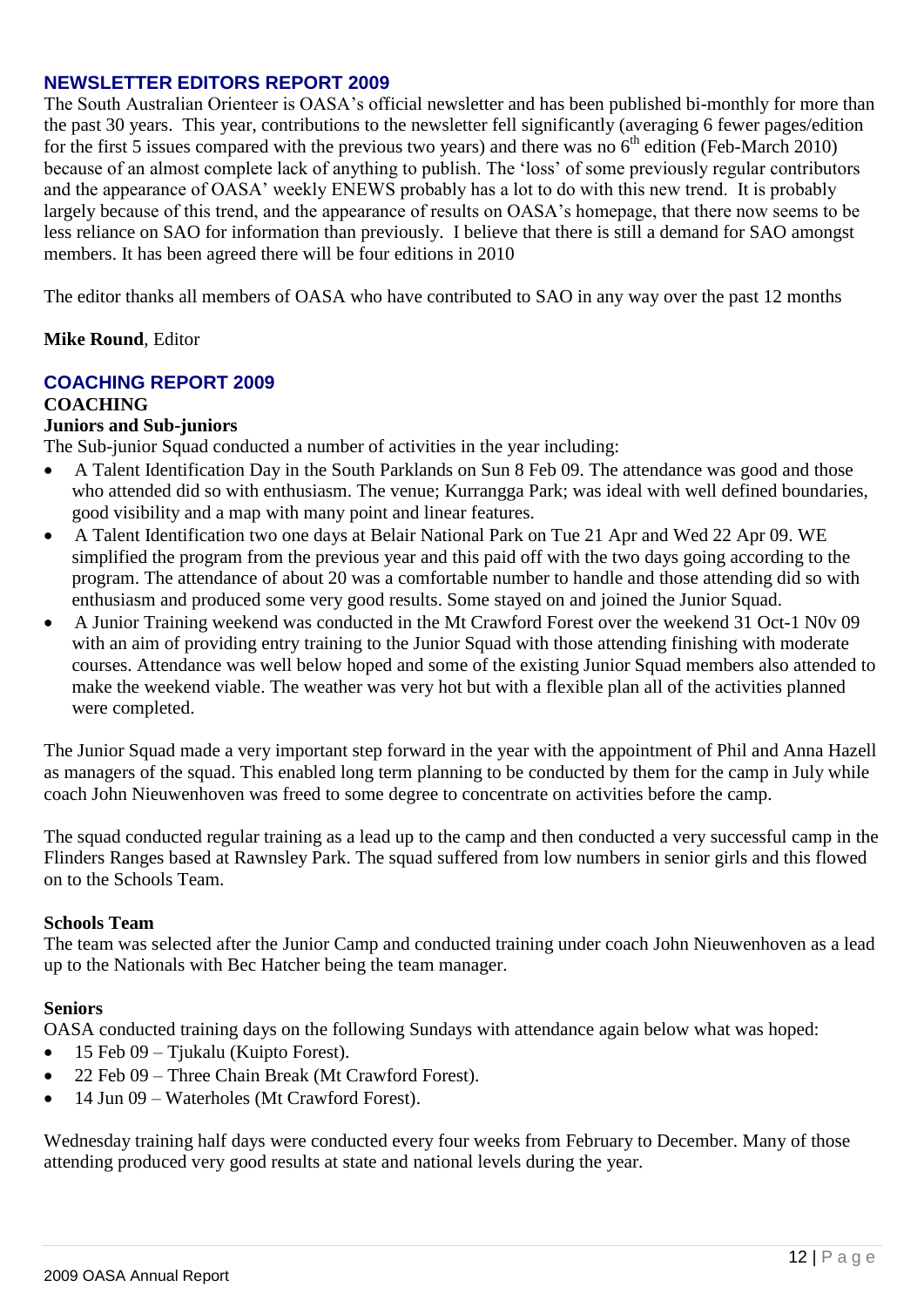## **Duty Coach System**

The duty coach system continued to operate. Unfortunately it is not being used by enough by experience orienteers who would benefit from a post event debriefing.

## **New Coaches**

During the year we gained one new coach and at the end of the year we had two more in training for their accreditation.

We as an organization are still very short of younger coaches. That may be because of the demography of our sport but I appeal for any one who is interested in a career in coaching to contact the OASA Coaching Coordinator to discuss such a career move.

## **Thank You**

There are too many coaches who have assisted OASA during the year for them to be named here; plus if I did so and left some out they would rightfully be offended. Hence I would like to thank all OASA coaches for their efforts this last year and wish them well in the future.

## **Adrian Craig** Coaching Coordinator

# **SCHOOLS REPORT 2009**

During 2009 almost all activity was limited to the Primary area and requests for help were quite light. Pulteney Grammar School was the sole Secondary School to contact me and there is much potential here, with the school purchasing the copyright of the"Kurrangga Park" map from Tjuringa Orienteers. This is the area opposite the school and accessed via the pedestrian bridge over South Terrace. Gilles Street Primary School also used this same map for 4 classes in mid June and then went on to take about 20 children to the Schools Championships, an ideal model which I would love to be replicated more frequently!

Often however teachers, after reading the information in the Sports Shorts Magazine, contact me for a school yard or local park experience which the children invariably really enjoy but rarely increases weekend family involvement. Some of the schools in this group during the past year were St. Andrews at Walkerville, Bellevue Heights, Heritage College , Madison Park and Oakbank Area School(Primary Section). Children from Northfield Primary School entered the Schools Championships after enjoying their orienteering experience at the Arbury Park School Camp, really solely due to the interest of one teacher who followed up to provide this opportunity. This is an area I intend to develop in 2010.

Education to teachers included a session at the annual ACHPER Conference at Westminster School in April and with Adrian Uppill providing 6 two hour sessions to trainee teachers at Flinders University in October. The other activity for ACHPER which I have been involved with each year is the Physical Education Week Expo in November. Unfortunately both days were cancelled last year due to extremely hot weather!

The Mid Week Schools warm up programme is still offered but is used by fewer schools than a few years ago and within a narrower time span. Schools have many demands on their time and the cost of busing children is an additional problem. Nevertheless the teachers who access these vital practice events for their students have much better results by their students at the two Championship events held each year. You cannot expect to do well in the test if you have not covered the curriculum, nor is it fair on the students!

It was the turn of Onkaparinga Hills Club to organize the Schools Championships in early August and in the usual way were supported by many of the orienteering community from all the other clubs. Belair Park was again the venue, and with perfect weather and courses which saw very few students unable to complete their course in reasonable time we trust it was a rewarding experience for most! Thanks again go to Jeffa Lyon for organizing the Schools Relay event. Numbers were down a little on previous years, so we hope that changes made for 2010 will see a greater participation.

Finally, thanks to those who have assisted during the last twelve months. Jeffa has already been mentioned, John Lyon, Adrian Craig, John Such and Barry Wheeler your support is greatly appreciated. **David Tilbrook**, Schools Coordinator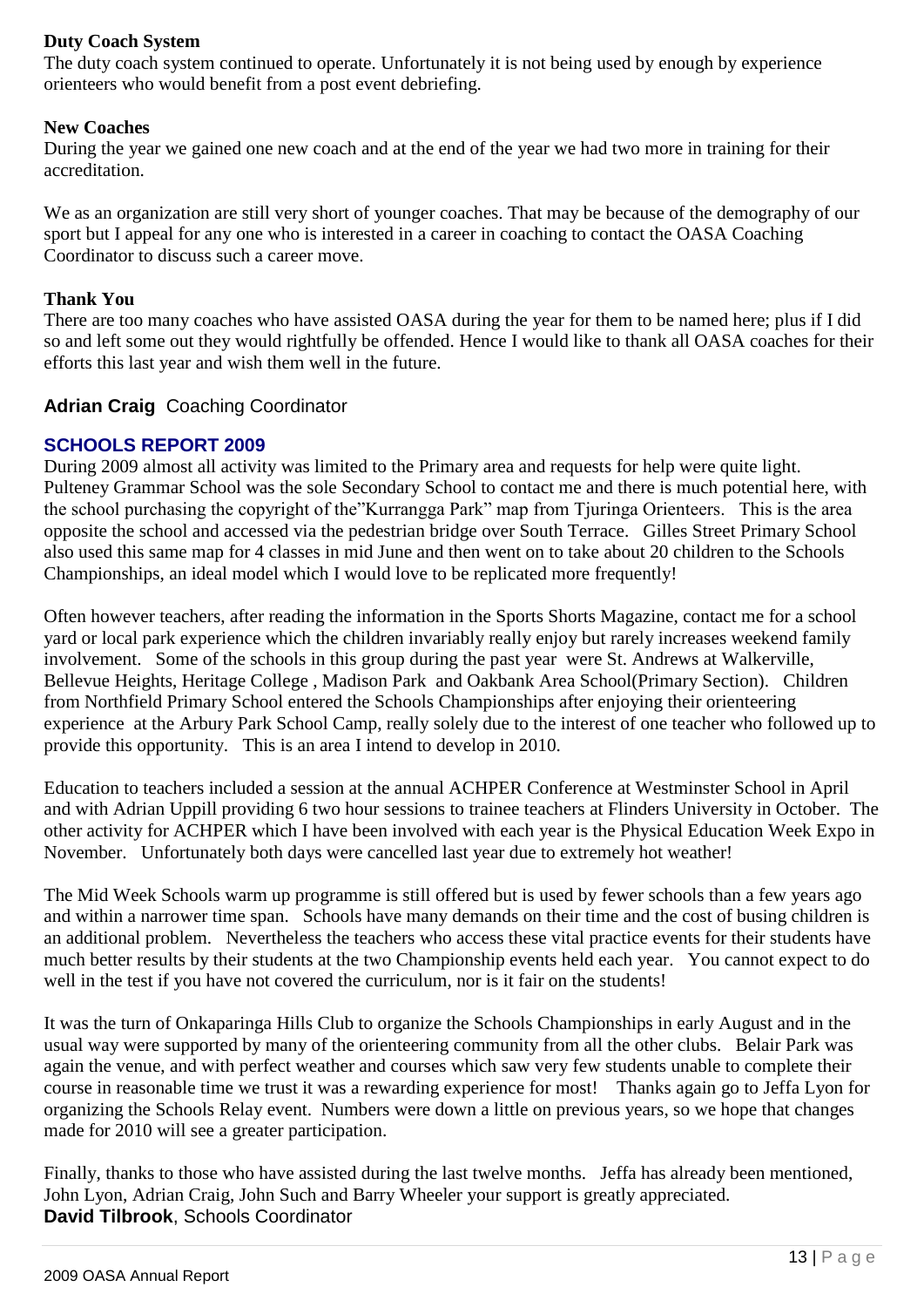# **SOUTHERN ARROWS REPORT**

2009 was a challenging year for the Southern Arrows, with a number of their key athletes now permanently based interstate. Throughout the year, Jenny Casanova was assisted in management and coaching by Susanne Casanova, Simon Uppill and John Nieuwenhoven. From 2010 Tyson Hillyard returns to the management role while Jenny coordinates coaching.

The highlight of any Arrows' achievements in 2009 was Simon Uppill's selection in the Australian team to attend the World Games in Taipei in July, where the Australians came  $4<sup>th</sup>$  in the mixed relay.

While our senior men's team is particularly strong and came equal second overall in the Silva National Orienteering League, and also second in the interstate relays, we lack strength in the junior divisions. We hope to better our 2009 women's team result of equal  $4<sup>th</sup>$  with the elevation of Lauren Gillis to the senior ranks in 2010. It was pleasing to see enthusiasm from the juniors when SA hosted the opening round of NOL races in March but the momentum didn"t carry through the rest of the season.

Individual standings at the end of the 2009 Silva NOL season included: Simon Uppill  $2^{nd}$  in the senior men's competition; in the senior women"s competition, Susanne Casanova was equal 6th and Vanessa Round 8th. Rory McComb and Lauren Gillis were each  $9<sup>th</sup>$  in the men's and women's junior divisions respectively.

Southern Arrows competitors who ran at least one race at each of the NOL series throughout 2009 (hopefully I haven"t missed anyone) were:

**SILVA NOL series, March 21st/22nd**: Susanne & Jenny Casanova, Lachlan Hallett, Simon Uppill, Reuben Smith, Vanessa Round, Fern Tomas, Lauren Gillis, Rory McComb, Kerrin Rattray, John Nieuwenhoven, Andrew Mogridge, Luke Hazell, Shannon & Jason Nicolson, Brett, Stephanie & Helen Mason-Fyfe.

**Australian 3-Days and subsequent SILVA NOL races, Tasmania, April 10th -18th:** Susanne Casanova, Simon Uppill, Lachlan Hallett, John Nieuwenhoven, Reuben Smith, Vanessa Round, Jenny Casanova, Lauren Gillis, Ben Rattray, Kerrin Rattray, Riordan Dose, Rory McComb, Andrew Mogridge.

**WOC trials, Canberra, May 16th/17th**: Susanne Casanova, Simon Uppill, Reuben Smith, Vanessa Round, Jenny Casanova, Ben Rattray, John Nieuwenhoven, Kerrin Rattray, Tyson Hillyard.

**Australian Championships Carnival, Victoria, Sept 26th -Oct 4th:** Susanne Casanova, Vanessa Round, Jenny Casanova, Lauren Gillis, Simon Uppill, Ben Rattray, John Nieuwenhoven, Rory McComb, Helen Mason-Fyfe, Steph Mason-Fyfe, Riordan Dose, Luke Hazell, Tom Dose.

Congratulations to Simon, Vanessa and Susanne, for being named in the 2010 National Senior Elite Squad. Unfortunately no South Australian Juniors are named in the National Junior or Development Squads. Lauren was the recipient of a SASI Talented Athlete Award.

The Arrows have been self-sufficient with coaching in 2009; we held 2 training camps in March and in August and organised a number of other exercises which were enjoyed by all who attended. Arrows members have been attending fun runs and trail runs to promote orienteering wherever possible and along the way some good results have been achieved. Our Southern Arrows Racing tops stand out in a crowd, particularly en masse at the City-Bay.

Approximately 50 teams competed in the club relays at Woodhouse on Aug  $23<sup>rd</sup>$  in fine (albeit soggy) conditions, to race or jog around Lauren and Stephanie"s scintillating courses which were overseen by John Nieuwenhoven. Jenny coordinated the running of the relays. Special thanks to Tom Diment & Andrew Mogridge for manning the computers and to Greg Morcom for making sure people didn"t forget to download, also to Susanne, Vanessa & Reuben for making the trip from interstate to help. Thanks to Wallaringa for use of the map, Woodhouse Scout Camp for use of the facilities - free of charge - and to Wallaringa and TT for loaning their equipment again! Snap Printing paid printing costs, and OASA levies were waived, for all of which we are grateful. The winning relay club was Tintookies.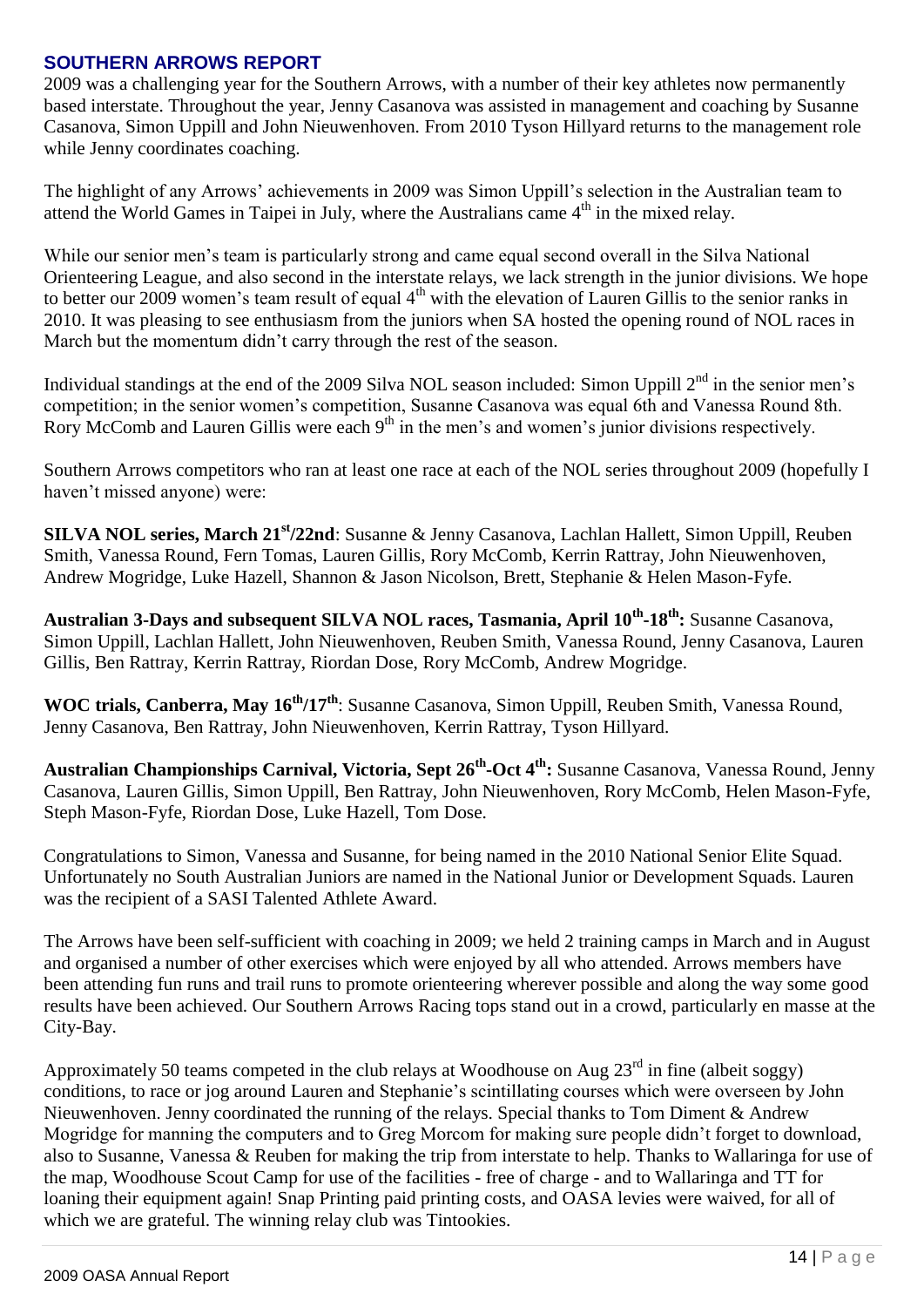Goals for the Arrows in 2010 are to field a full senior men's and women's team at all SILVA National Orienteering League races and to field a full junior men"s and women"s team at the Australian Championships Carnival in SA in October.

Finally, the Arrows are very grateful to OASA for the travel subsidy of approximately \$2000 for 2009 and to Orienteering Australia for a lesser amount. The Arrows are also fortunate to have support in kind from Snap Printing and Paddy Pallin.



**Jenny Casanova** Manager, Southern Arrows



# **MOUNTAIN BIKE ORIENTEERING REPORT**

The major SA MTBO event in 2009 was, of course, the running of the Australian Championships in the Mount Gambier region. I have no hesitation in declaring the champs a success and a credit to all those involved in staging them. Many positive comments were received, about 130 riders competed, including a strong contingent from New Zealand, three new venues were used and the South East was opened up as an area for MTBOing.

I am reluctant to thank people individually for their efforts at the Championships in this report as there is the danger that somebody will be overlooked in the writing but I should make special mention of those people who do not compete in MTBOs but gave their time and energy to the event. I would like, though, to note the contribution made by Andrew Slattery. He is an MTBOer, admittedly, but he put in a huge effort as mapper, main organiser and frequent visitor to the region. Without Andrew"s work I doubt the event would have happened. Can I also say that I was impressed by the energy, commitment, expertise and effort of all who helped? As somebody who works in the Public Service I have become accustomed to anything but these qualities being displayed and it was no small joy to experience the reverse.

There was, not surprisingly, a good entry of South Australian riders at the Nationals and some good results were achieved. The National rankings are attached and attest to the performances of us Crow Eaters.

As well as the National Champs six local/state MTBOs were run. On average we had an increase in the number of competitors over the last two years and that was pleasing. However, entries did fluctuate a great deal between events and while I would describe MTBO in SA as "viable" I would not say it was "robust". The two twilight MTBOs we ran at the start of the year attracted new people to the sport but attendances were down and it was felt that our efforts would better be spent on our standard day/weekend events. Accordingly, we have not scheduled any twilight MTBOs in 2010. Details of local/state events are provided in the table below.

| Date     | Club      | Name of event        | Venue            | Number of entrants |
|----------|-----------|----------------------|------------------|--------------------|
| 13/3/09  | TT        | <b>Twilight MTBO</b> | Eagle Mountain   | 22                 |
|          |           |                      | <b>Bike Park</b> |                    |
| 27/3/09  | <b>OH</b> | <b>Twilight MTBO</b> | O'Halloran Hill  | 26                 |
| 10/5/09  | TT        | Long Distance        | Mt Pleasant      | 55                 |
|          |           | Teams                |                  |                    |
|          |           | Challenge            |                  |                    |
| 27/6/09  | SARA      | Cyclogaine           | Kuitpo Forest    | 44                 |
| 19/7/09  | ТJ        | Tri O                | Kuitpo Forest    | 103 (foot and      |
|          |           |                      |                  | MTB)               |
| 16/8/09  | YA        | <b>MTBO</b>          | Knott Hill       | 26                 |
| 25/10/09 | OН        | <b>SA Champs</b>     | Fox Creek        | 49                 |
|          |           |                      |                  |                    |

If there was a downside to running the Nationals it was the fact that it did seem to use up people"s quota of volunteering resources. We only have a small number of people running MTBOs and we really need a few more people involved in organising – if nothing else to bring some new ideas. Just how this could be achieved I don"t know... To that small band of volunteers and to all involved in MTBO I thank you for your participation and hope to see you in 2010.

**Bruce Greenhalgh** SA MTBO Coordinator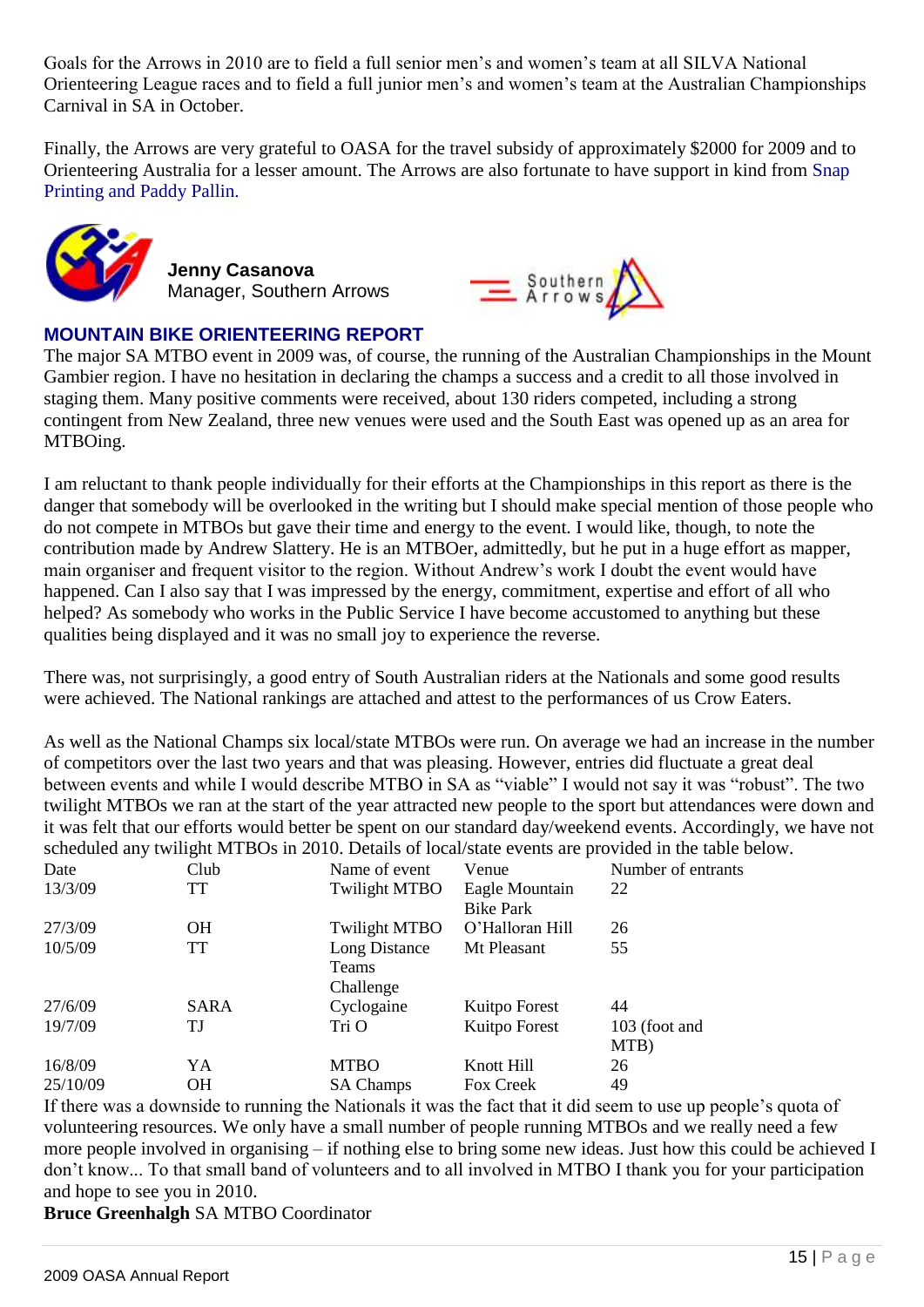|                  |              | <b>2009 MTB-O National Rankings</b> |             | Best 2  |
|------------------|--------------|-------------------------------------|-------------|---------|
|                  |              |                                     |             | Results |
|                  | $M-14A$      |                                     |             |         |
| 1                | Angus        | Robinson                            | <b>BKV</b>  | 100.00  |
| 1                | ${\rm Jack}$ | Allison                             | ${\bf .S}$  | 100.00  |
| 3                | Timothy      | Jackson                             | <b>MFV</b>  | 110.89  |
| $\overline{4}$   | Aiden        | Sullivan                            | YAS         | 137.19  |
| 5                | William      | Stockdale                           | <b>TTS</b>  | 250.00  |
|                  | $M-16A$      |                                     |             |         |
| 1                | Marc         | Gluskie                             | <b>ALT</b>  | 100.00  |
|                  | $M-20A$      |                                     |             |         |
| 1                | Heath        | Jamieson                            | <b>CHV</b>  | 100.00  |
| $\boldsymbol{2}$ | Chris        | Firman                              | <b>ENQ</b>  | 102.79  |
| 3                | Ben          | Davis                               | ${\bf .S}$  | 174.17  |
|                  | M21-Elite    |                                     |             |         |
| $\mathbf{1}$     | Adrian       | Jackson                             | <b>MFV</b>  | 100.00  |
| 1                | Alex         | Randall                             | <b>YVV</b>  | 100.00  |
| 3                | David        | Simpfendorfer                       | <b>RRA</b>  | 106.20  |
| $\overline{4}$   | Jamie        | Dougall                             | <b>TFQ</b>  | 112.21  |
| 5                | Paul         | Darvodelsky                         | <b>BFN</b>  | 114.23  |
| 6                | Anthony      | Darr                                | <b>BFN</b>  | 119.00  |
| $\tau$           | Jamie        | Goddard                             | ${\rm MFV}$ | 131.65  |
| 8                | Joel         | Young                               | PLQ         | 139.01  |
| 9                | David        | West                                | <b>MDN</b>  | 140.84  |
| 10               | Dion         | Keech                               | ${\rm MFV}$ | 144.14  |
| 11               | Martin       | Boland                              | <b>BKV</b>  | 158.79  |
|                  | $M40-A$      |                                     |             |         |
| $\mathbf{1}$     | Robert       | Davis                               | <b>BKV</b>  | 100.00  |
| $\overline{c}$   | Rudi         | Afnan                               | YAS         | 102.81  |
| 3                | Steve        | Sullivan                            | YAS         | 108.41  |
| $\overline{4}$   | David        | West                                | <b>MDN</b>  | 112.89  |
| 5                | Peter        | McInulty                            | <b>BKV</b>  | 116.37  |
| 6                | <b>Bruce</b> | Paterson                            | BKV         | 119.54  |
| $\tau$           | Andrew       | Moore                               | ${\bf .S}$  | 125.76  |
| 8                | Cormac       | McCarthy                            | <b>YVV</b>  | 128.07  |
| 9                | Geoff        | Robinson                            | BKV         | 132.46  |
|                  | $M50-A$      |                                     |             |         |
| $\mathbf{1}$     | Robert       | Prentice                            | <b>SHN</b>  | 100.00  |
| $\overline{2}$   | Darryl       | Smith                               | WRT         | 100.69  |
| $\mathfrak{Z}$   | Phill        | Giddings                            | NEV         | 103.46  |
| $\overline{4}$   | Tim          | Hatley                              | <b>BKV</b>  | 103.60  |
| 5                | Lee          | Merchant                            | TJS         | 106.55  |
| 6                | Alan         | Davis                               | <b>YVV</b>  | 107.80  |
| $\tau$           | Norm         | McCann                              | <b>AWV</b>  | 108.76  |
| 8                | James        | Lithgow                             | <b>GON</b>  | 110.26  |
| 9                | Peter        | Cusworth                            | <b>BKV</b>  | 111.33  |
| 10               | Heinz        | Leuenberger                         | <b>OHS</b>  | 114.10  |
| 11               | Ted          | VanGeldermalsen                     | <b>YVV</b>  | 114.59  |
|                  |              |                                     |             |         |
| 12<br>13         | David        | Firman                              | <b>ENQ</b>  | 119.23  |
| Peter            |              | Young                               | PLQ         | 119.56  |
|                  |              |                                     |             |         |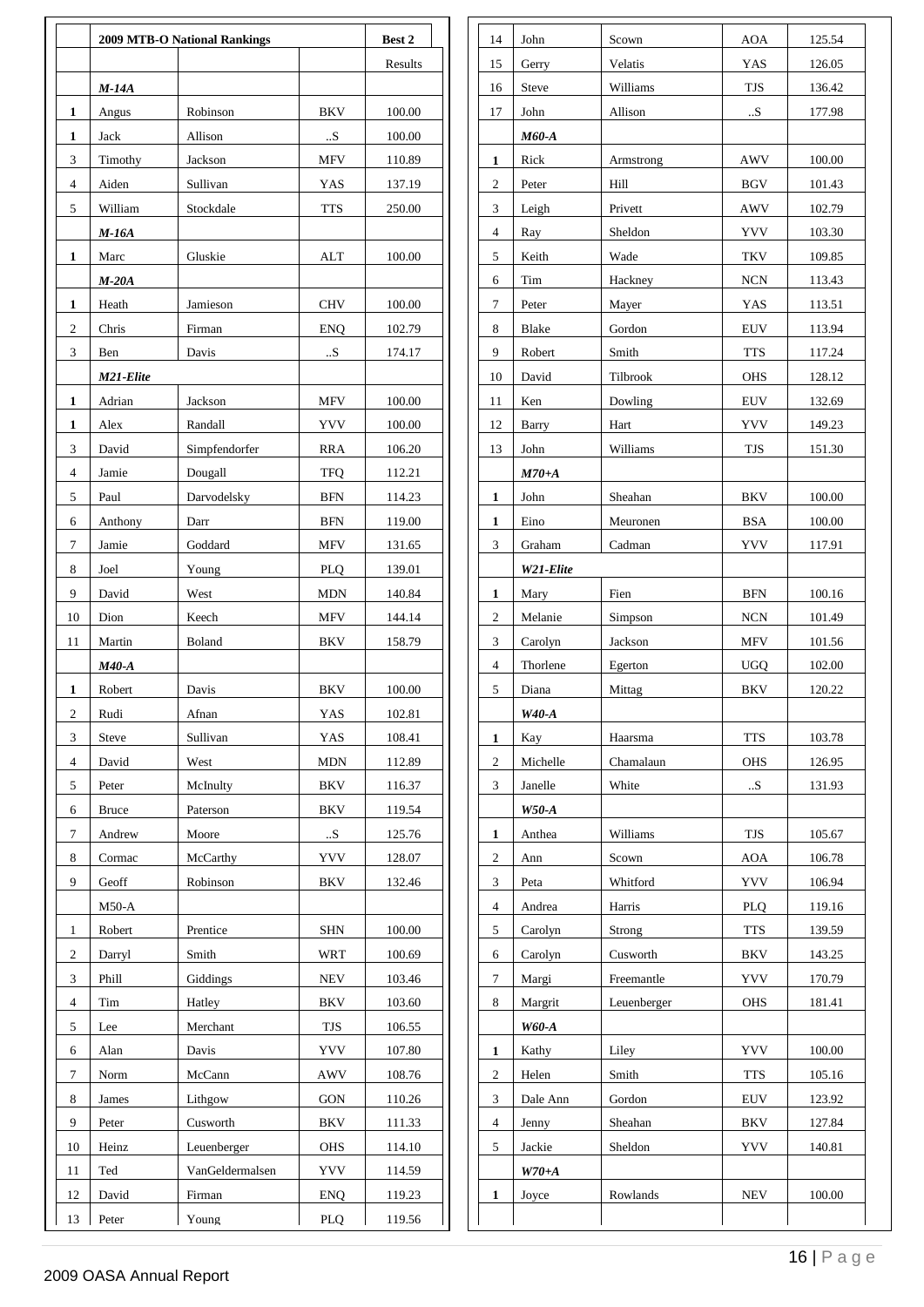# **SOUTH AUSTRALIAN AWARDS**

## **John Hall Memorial service Award**

The 2009 John Hall Memorial Service Award for services to orienteering in South Australia was awarded to Jan and Rob Hillyard.

## **Orienteer of the Year**

Awarded on the basis of a person's 6 best performances in designated OY events throughout the year, for orienteers aged over 14 years. Our thanks to Michelle Chamalaun for calculating the results.

|              |                                                                                                                                                                                                                       | W16A No entries     |
|--------------|-----------------------------------------------------------------------------------------------------------------------------------------------------------------------------------------------------------------------|---------------------|
|              |                                                                                                                                                                                                                       | W20A Lauren Gillis  |
| Simon Uppill |                                                                                                                                                                                                                       | W21A Jenny Casanova |
|              |                                                                                                                                                                                                                       | W21AS Nicole Such   |
|              |                                                                                                                                                                                                                       | W21B Carol Such     |
|              |                                                                                                                                                                                                                       | W35A Zara Soden     |
|              |                                                                                                                                                                                                                       | W45A Robin Uppill   |
|              |                                                                                                                                                                                                                       | W45AS Regina Rueter |
|              |                                                                                                                                                                                                                       | W55A Alison Radford |
|              |                                                                                                                                                                                                                       | W65A Smith Helen    |
|              |                                                                                                                                                                                                                       | W75A Lyon Jeffa     |
|              | M16A Luke Hazell<br>M20A Tom Dose<br>M21A<br>M21AS Ruhi Afnan<br>M21B Brodie Dobson-Keeffe<br>M35A Peter Bos<br>M45A Andrew McComb<br>M45AS Trevor Diment<br>M55A Paul Hoopmann<br>M65A John Lyon<br>M75A Ron Larsson |                     |

## **Sue Millard Perpetual Trophy**

This award is presented to the juniors judged by selectors to have shown the greatest improvement: Junior Female: Mel Fuller Junior Male: Lazarus de Oliveira

## **Junior Participation Badges**

The following juniors aged up to 14 years were awarded Participation Badges :

Foot Orienteering

Dante Afnan, Danielle Bos, Michael Bos , Alexander De Oliveira, Lazarus De Oliveira , Connor Dickie, James Fuller , Melanie Fuller, Alice Giffard , Katie Hill , Christopher Mason-Fyfe , Crispin Painter, Jack Paynter, Olivia Sprod, Jilly Storrs, Aiden Sullivan, Justin Valladares, Matthew Wheelhouse, Robbie Whittaker, Sally Young

## MTBO

Jack Allison

Highly commended…

Cameron and Mitchell Winters, Ben and Bill Davis (MTBO), Georgia Dickie, Cameron and Zali Forbes

## **SASI Scholarships**

|                                                       | These scholarships were funded by the South Australian Sports Institute (SASI) |
|-------------------------------------------------------|--------------------------------------------------------------------------------|
| <b>Talented Athlete Award:</b> 2008/2009 none awarded |                                                                                |
|                                                       | 2009/2010 Lauren Gilles                                                        |
| <b>High Performance:</b>                              | $2008/2009$ none awarded                                                       |
|                                                       | $2009/2010$ none awarded                                                       |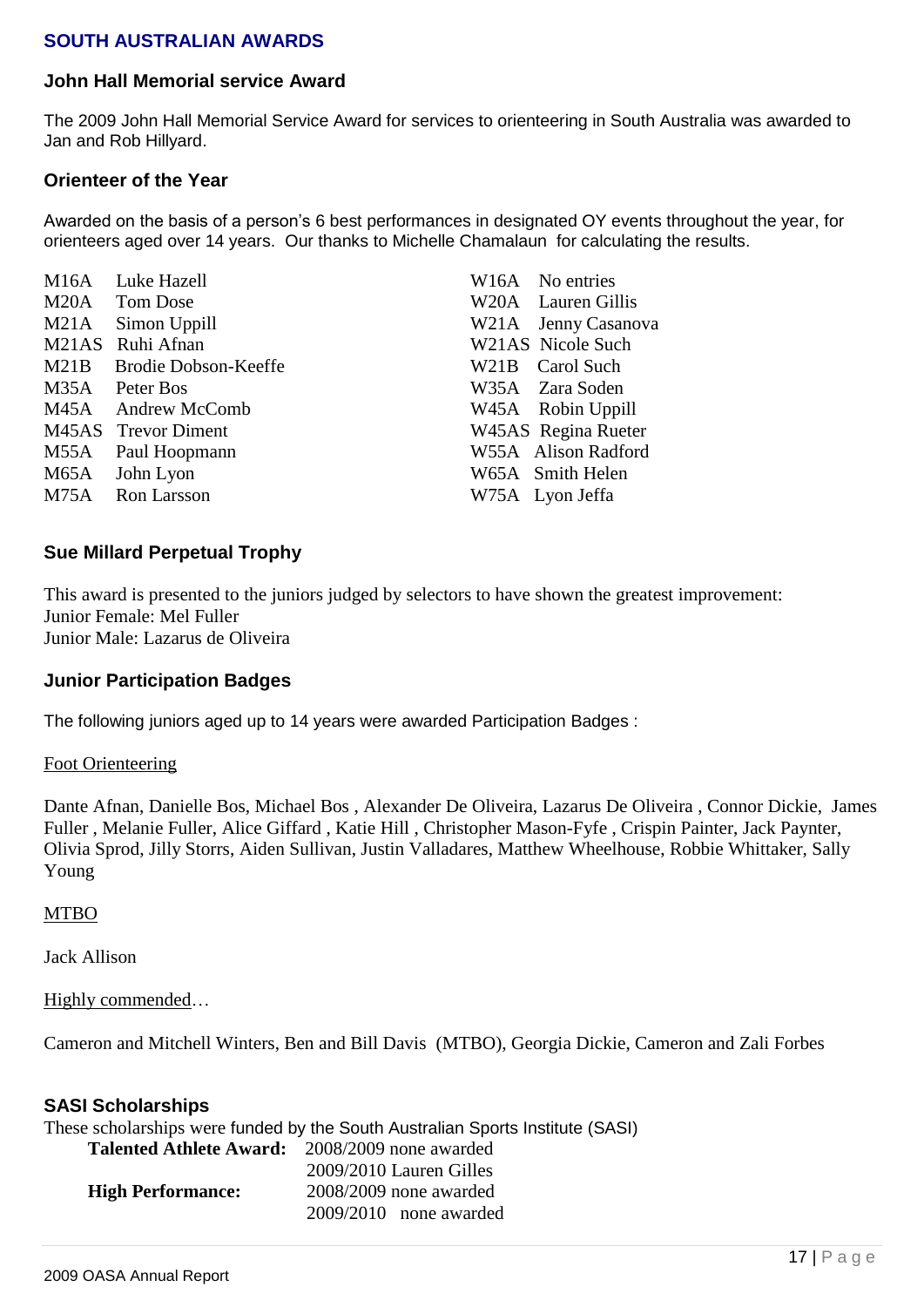# **State Selectors**

Chair: John Nieuwenhoven Selectors: David Tilbrook, Peter Mayer, John Lyon

# **SA INTERNATIONAL REPRESENTATION**

## **Australian Team at Oceania Championships in New Zealand**

Congratulations on selection to Simon Uppill. He performed very well and came within one second (missing the sprint) of winning all three individual titles

## **Australian Team for Junior World Orienteering Championships in Italy.**

No South Australians were selected for the squad.

## **Australian Team for World Orienteering Championships in Hungary.**

No South Australians were selected for the squad.

## **Australian Team for World Games in Chinese Teipei.**

Congratulations on selection to Simon Uppill. The Australian Relay Team which included Simon was successful in coming 4th.

## **SA ORIENTEERS RESULTS**

#### *South Australian Long Distance Championships: Paradise*

| W <sub>10</sub> |                     | M <sub>10</sub> | Dante Afnan           |
|-----------------|---------------------|-----------------|-----------------------|
| <b>W12A</b>     |                     | M12A            |                       |
| <b>W12B</b>     |                     | M12B            | Alexander de Oliveira |
| <b>W14A</b>     | Olivia Sprod        | <b>M14A</b>     | Lazarus de Oliveira   |
| <b>W14B</b>     |                     | M14B            |                       |
| <b>W16A</b>     |                     | M16A            | <b>Bryn McComb</b>    |
| <b>W16B</b>     |                     | M16B            |                       |
| W17-20A         |                     | M17-20A         | Riordan Dose          |
| W21A            | Jenny Casanova      | M21A            | Simon Uppill          |
| <b>W21AS</b>    | <b>Clair Davill</b> | <b>M21AS</b>    | Ruhi Afnan            |
| <b>WOpenB</b>   | Robyn Dose          | <b>MOpenB</b>   | Al Sankauskas         |
| <b>W35A</b>     | Zara Soden          | <b>M35A</b>     | <b>Stephen Dose</b>   |
| <b>W45A</b>     | Robin Uppill        | <b>M45A</b>     | <b>Steve Cooper</b>   |
| <b>W45AS</b>    | Regina Rueter       | <b>M45AS</b>    | <b>Robert Kriesl</b>  |
| W55A            | Alison Radford      | <b>M55A</b>     | <b>Adrian Uppill</b>  |
| $W55+AS$        | Jan Hillyard        | $M55+AS$        | <b>Garry Harris</b>   |
| <b>W65A</b>     | <b>Helen Smith</b>  | <b>M65A</b>     | John Lyon             |
| <b>W75A</b>     |                     | <b>M75A</b>     | Ron Larsson           |

#### *South Australian Middle Distance Championships: Pewsey Vale*

| W <sub>10</sub><br><b>W12A</b> |                                | M <sub>10</sub><br><b>M12A</b>   | Dante Afnan                                       |
|--------------------------------|--------------------------------|----------------------------------|---------------------------------------------------|
| <b>W12B</b><br><b>W14A</b>     | Olivia Sprod                   | M12B<br>M14A                     | <b>Robbie Whittaker</b>                           |
| <b>W14B</b><br><b>W16A</b>     |                                | M <sub>14</sub> B<br><b>M16A</b> | Luke Hazell                                       |
| <b>W16B</b><br>W17-20A         |                                | M16B<br>M17-20A                  | Tom Dose                                          |
| <b>W21A</b><br><b>WOpenB</b>   | Jenny Casanova<br>Fiona Morcom | M21A<br><b>MOpenB</b>            | <b>Simon Uppill</b><br><b>Brodie Dobson-Keefe</b> |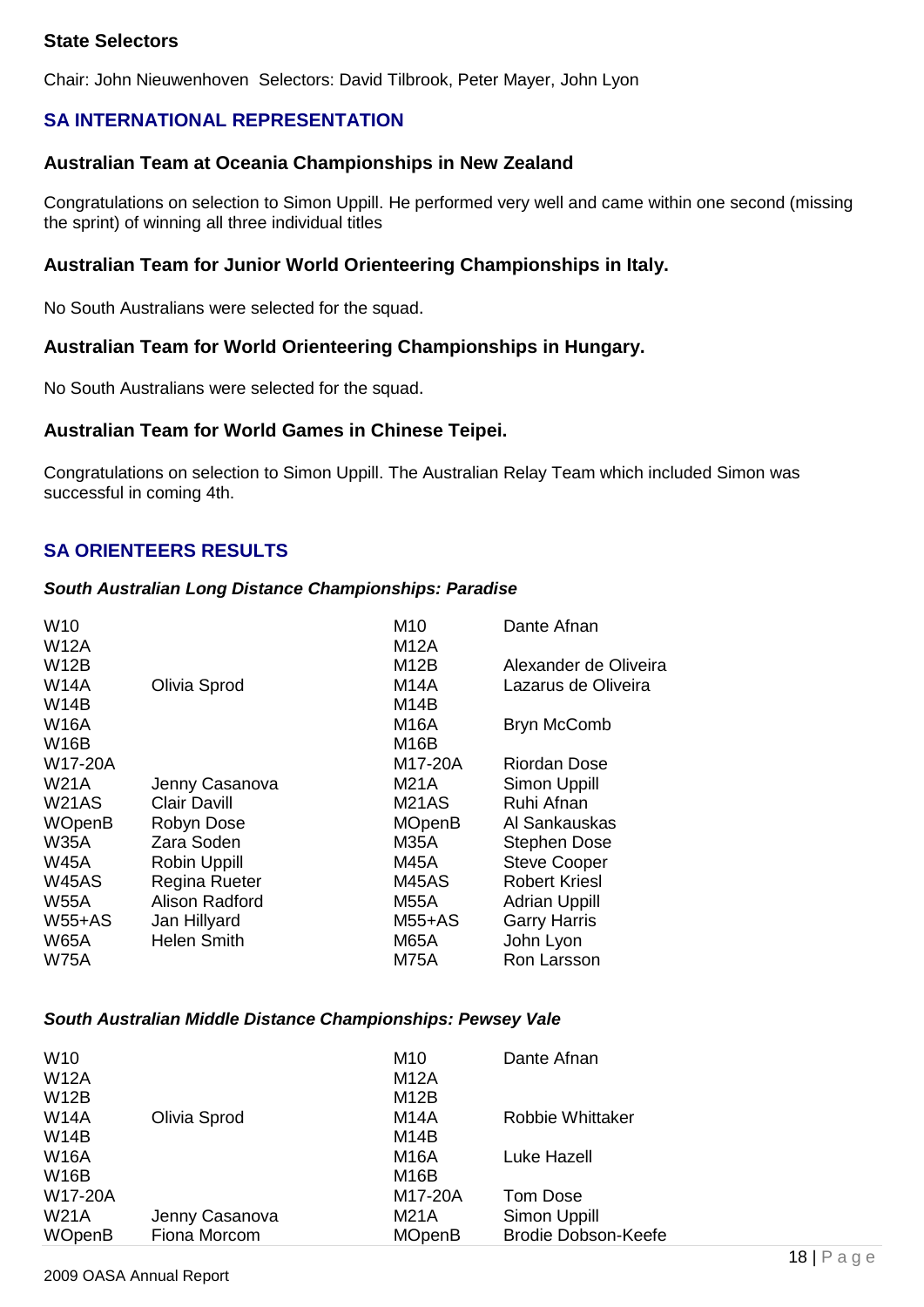| <b>W35A</b> | Robin Uppill   | M35A | Stephen Dose         |
|-------------|----------------|------|----------------------|
| <b>W45A</b> | Evelyn Colwell | M45A | <b>Andrew McComb</b> |
| <b>W55A</b> | Alison Radford | M55A | Paul Hoopmann        |
| <b>W65A</b> | Helen Smith    | M65A | John Lyon            |
| <b>W75A</b> |                | M75A | Ron Larsson          |

## *South Australian Sprint Championships: Nuriootpa*

| W <sub>10</sub> |                      | M <sub>10</sub> |                      |
|-----------------|----------------------|-----------------|----------------------|
| <b>W12A</b>     |                      | <b>M12A</b>     |                      |
| <b>W14A</b>     |                      | M14A            |                      |
| <b>W16A</b>     |                      | <b>M16A</b>     | Luke Hazell          |
| W17-20A         |                      | M17-20A         | Andrew Mogridge      |
| <b>W21A</b>     | Susanne Casanova     | <b>M21A</b>     | <b>Simon Uppill</b>  |
| <b>W35A</b>     | Robin Uppill         | <b>M35A</b>     | Peter Bos            |
| <b>W45A</b>     | <b>Regina Rueter</b> | <b>M45A</b>     | <b>Andrew McComb</b> |
| <b>W55A</b>     | Jennie Bourne        | <b>M55A</b>     | <b>Adrian Uppill</b> |
| <b>W65A</b>     |                      | <b>M65A</b>     | John Williams        |
|                 |                      |                 |                      |

#### *South Australian MTBO Championships: Fox Creek*

| W17-20A     |                        | M17-20A | <b>Riordan Dose</b>   |
|-------------|------------------------|---------|-----------------------|
| <b>W21A</b> | Kay Haarsma            | M21A    | lan Fehler            |
| <b>W21B</b> |                        | M21B    | <b>Rob Hillyard</b>   |
| <b>W40A</b> | Michelle Chamalaun     | M40A    | Ruhi Afnan            |
| <b>W50A</b> | <b>Anthea Williams</b> | M50A    | <b>Gerry Velaitis</b> |
| <b>W60A</b> | Helen Smith            | M6A     | Peter Mayer           |

# **National Events**

### **National O League: Southern Arrows**

**Seniors** Women =4th Men  $=2nd$ Individual Men's Series: Simon Uppill 2<sup>nd</sup> Individual Women"s Series Susanne Casanova 6th **Juniors** Women 6<sup>th</sup> Men  $6<sup>th</sup>$ Individual Men"s Series: Rory McComb 9th Individual Women"s Series Lauren Gilles 9th

## *Australian 3-Days*

| Simon Uppill                                                                                                                                         |
|------------------------------------------------------------------------------------------------------------------------------------------------------|
| <b>Troy Merchant</b>                                                                                                                                 |
| <b>Tyson Hillyard</b>                                                                                                                                |
| <b>Teri McComb</b>                                                                                                                                   |
| John Lyon                                                                                                                                            |
| Ron Larsson                                                                                                                                          |
| Jeffa Lyon                                                                                                                                           |
| Rachel Upton                                                                                                                                         |
| 2 <sub>nd</sub><br>1 <sup>st</sup><br>3 <sup>rd</sup><br>2 <sub>nd</sub><br>3 <sup>rd</sup><br>3 <sup>rd</sup><br>1 <sup>st</sup><br>2 <sub>nd</sub> |

## *Australian Schools Championships : Victoria*

There were no South Australian place getters in the individual or Relay Championships.

## *Australian Long Distance Championships: Victoria*

| 2 <sup>nd</sup> | Simon Uppill                                          |
|-----------------|-------------------------------------------------------|
|                 | Vanessa Round                                         |
|                 | Helen Mason-Fyfe                                      |
|                 | <b>Robert Kriesl</b>                                  |
|                 | 2 <sup>nd</sup><br>2 <sup>nd</sup><br>3 <sup>rd</sup> |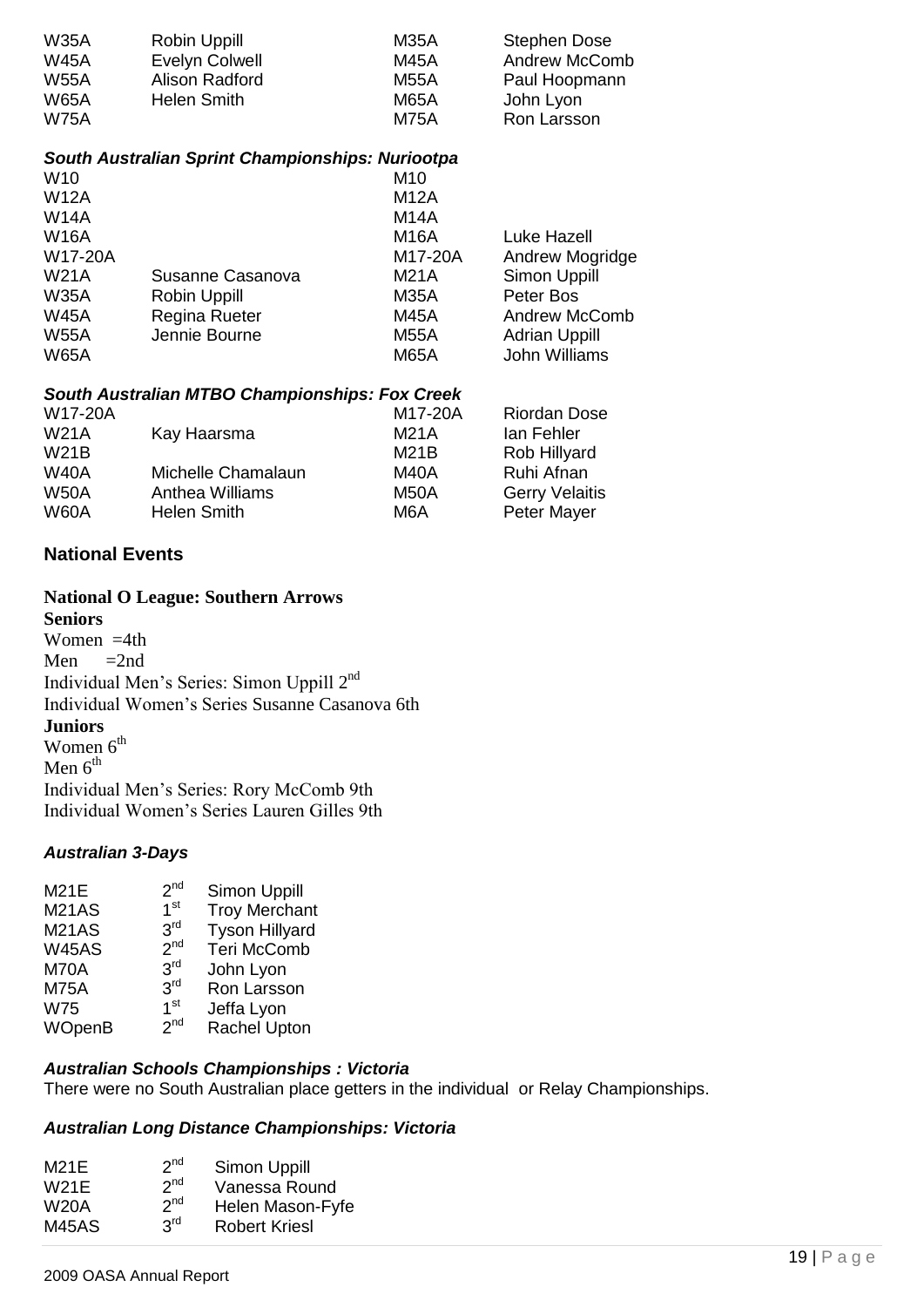## *Australian Middle Distance Championships : Victoria*

| <b>M21E</b> | 1 <sup>st</sup> | Simon Uppill         |
|-------------|-----------------|----------------------|
| <b>W21E</b> | 2 <sub>nd</sub> | Susanne Casanova     |
| M60A        | 3 <sup>rd</sup> | Paul Hoopmann        |
| M70A        | 3 <sup>rd</sup> | John Lyon            |
| W JuniorA   | 1 <sup>st</sup> | Helen Mason-Fyfe     |
| W JuniorA   | 2 <sub>nd</sub> | Stephanie Mason-Fyfe |
| M Open B    | 1 <sup>st</sup> | John Such            |

## *Australian Sprint Distance Championships: Victoria*

| M21E        | 3 <sup>rd</sup> | Simon Uppill        |
|-------------|-----------------|---------------------|
| <b>M45A</b> | 3 <sup>rd</sup> | <b>Stephen Dose</b> |

## *Australian Relay Championships : Victoria*

 $M21E$   $2<sup>nd</sup>$ Ben Rattray, Kerrin Rattray, Simon Uppill

## *Australian MTBO Long Distance Championships : South East*

| 3 <sup>rd</sup> | <b>Jack Allison</b>                                                      |
|-----------------|--------------------------------------------------------------------------|
|                 | <b>Adam Davis</b>                                                        |
|                 | <b>Ben Davis</b>                                                         |
|                 | Kay Haarsma                                                              |
|                 | <b>Helen Smith</b>                                                       |
|                 | 2 <sub>nd</sub><br>3 <sup>rd</sup><br>2 <sup>nd</sup><br>2 <sub>nd</sub> |

## *Australian MTBO Middle Distance Championships: South East*

| M14A        | 3 <sup>rd</sup> | <b>Jack Allison</b>   |
|-------------|-----------------|-----------------------|
| <b>M16A</b> | 2 <sup>nd</sup> | Andrew Lockwood       |
| <b>M16A</b> | 3 <sup>rd</sup> | Nicholas Hart         |
| <b>M20A</b> | 3 <sup>rd</sup> | <b>Ben Davis</b>      |
| <b>M40A</b> | 2 <sub>nd</sub> | <b>Steve Sullivan</b> |
| <b>M40A</b> | 3 <sup>rd</sup> | Ruhi Afnan            |
| <b>M50A</b> | 2 <sup>nd</sup> | Lee Merchant          |
|             | المراجع         |                       |

 $W60A$  2<sup>nd</sup> Helen Smith

## *Australian MTBO Sprint Distance Championships: South East*

| M14A | rdر<br>. . | Aiden Sullivan |
|------|------------|----------------|
|      |            |                |

- $M16A$   $2<sup>nd</sup>$ <br>W40A  $3<sup>rd</sup>$ Adam Davis
- **Catherine Carlyle**
- $W40A$   $3^{rd}$ <br> $W60A$   $3^{rd}$ **W60A** Helen Smith